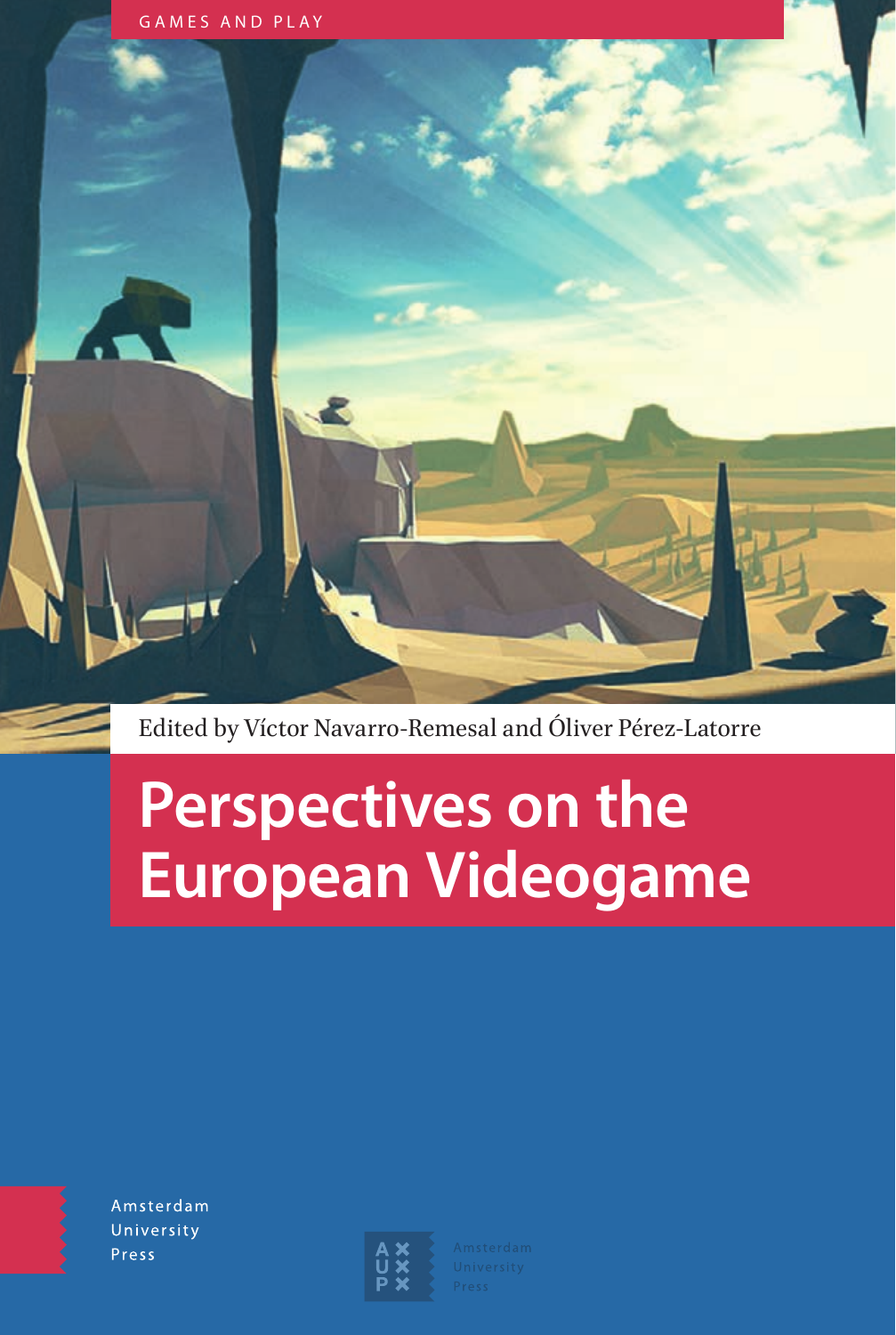Perspectives on the European Videogame

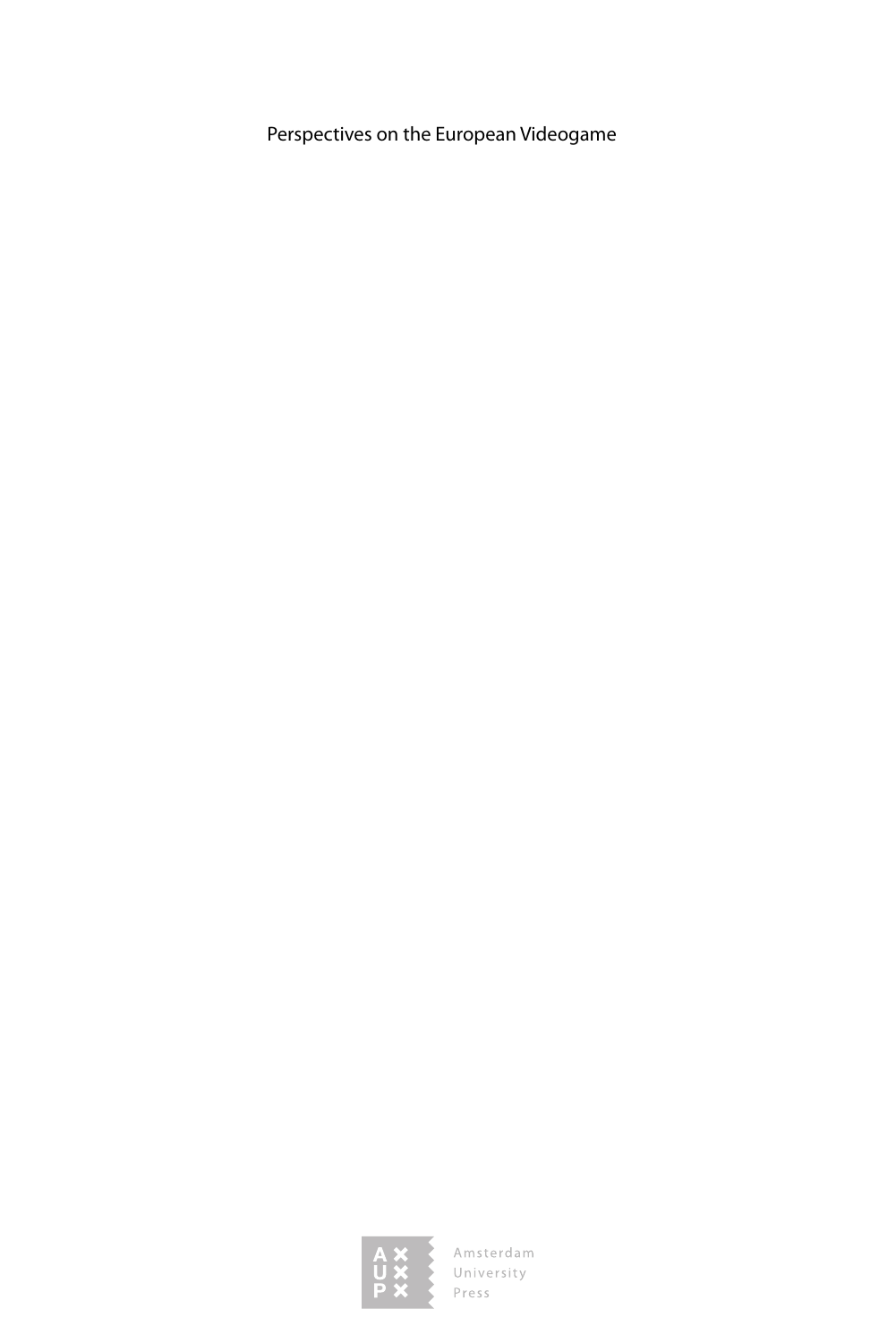# **Games and Play**

*Games and Play in Contemporary Culture and Society* is a new international and interdisciplinary book series dedicated to game and play research.

Its primary focus is on the aesthetic, cultural and communicative aspects of games and play in our contemporary society. The series provides scholars with a peer-reviewed forum for their theoretical, analytical as well as historical contributions to the ongoing discussions on games and play.

The series is not limited to digital games; it includes play phenomena, both digital as well as non-digital; and it covers social-scientific, humanities, as well as industry and design approaches.

The proposed books should help readers understand the 'ludic' aspect of games and play−the 'gameness' of games and the 'playfulness' of play−without reducing games and play to mere applications or illustrations of other ideas or issues.

*Series editors*

Clara Fernández-Vara, New York University, USA Jeroen Jansz, Erasmus University Rotterdam, The Netherlands Joost Raessens, Utrecht University, The Netherlands

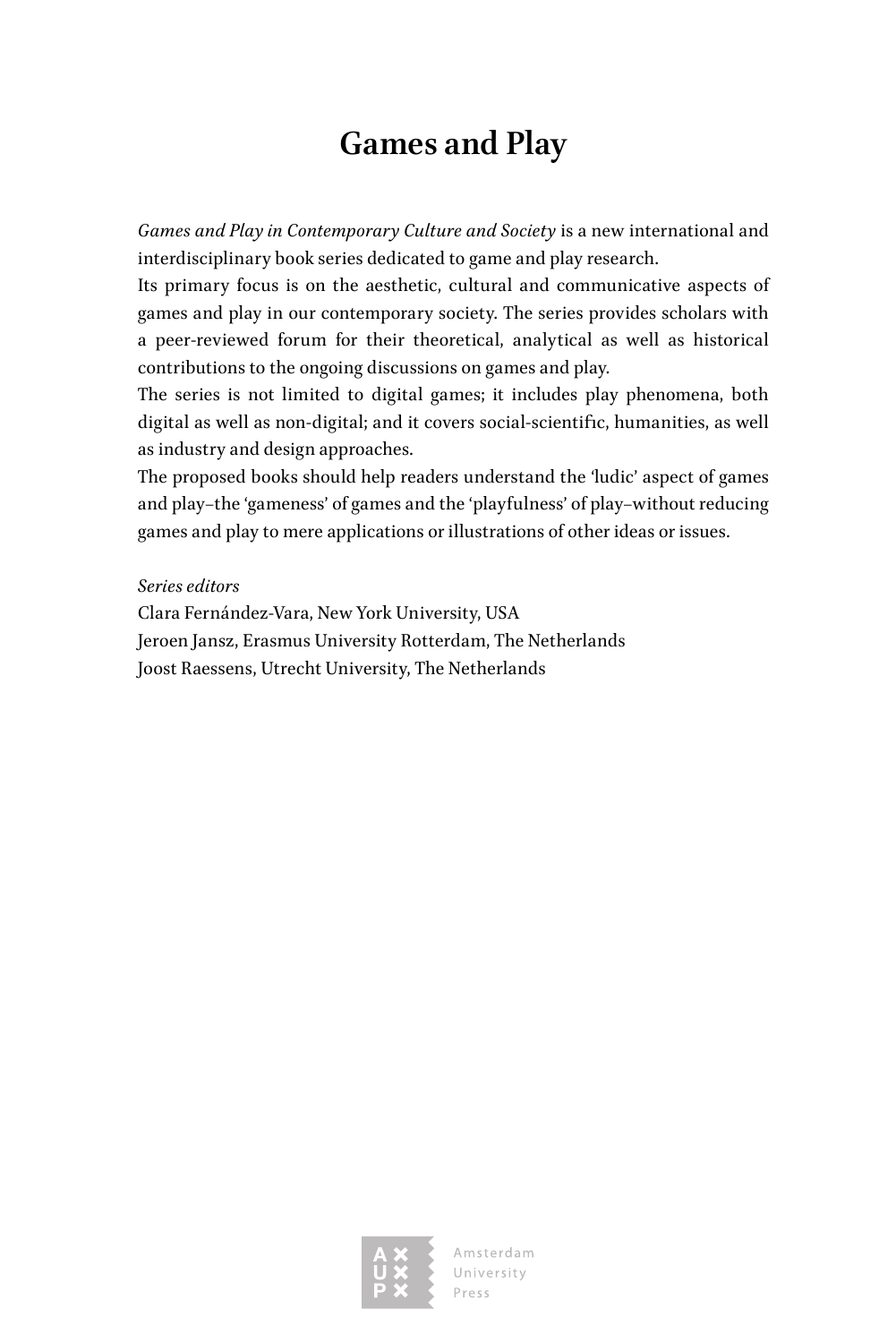# Perspectives on the European Videogame

*Edited by Víctor Navarro-Remesal & Óliver Pérez-Latorre*

Amsterdam University Press

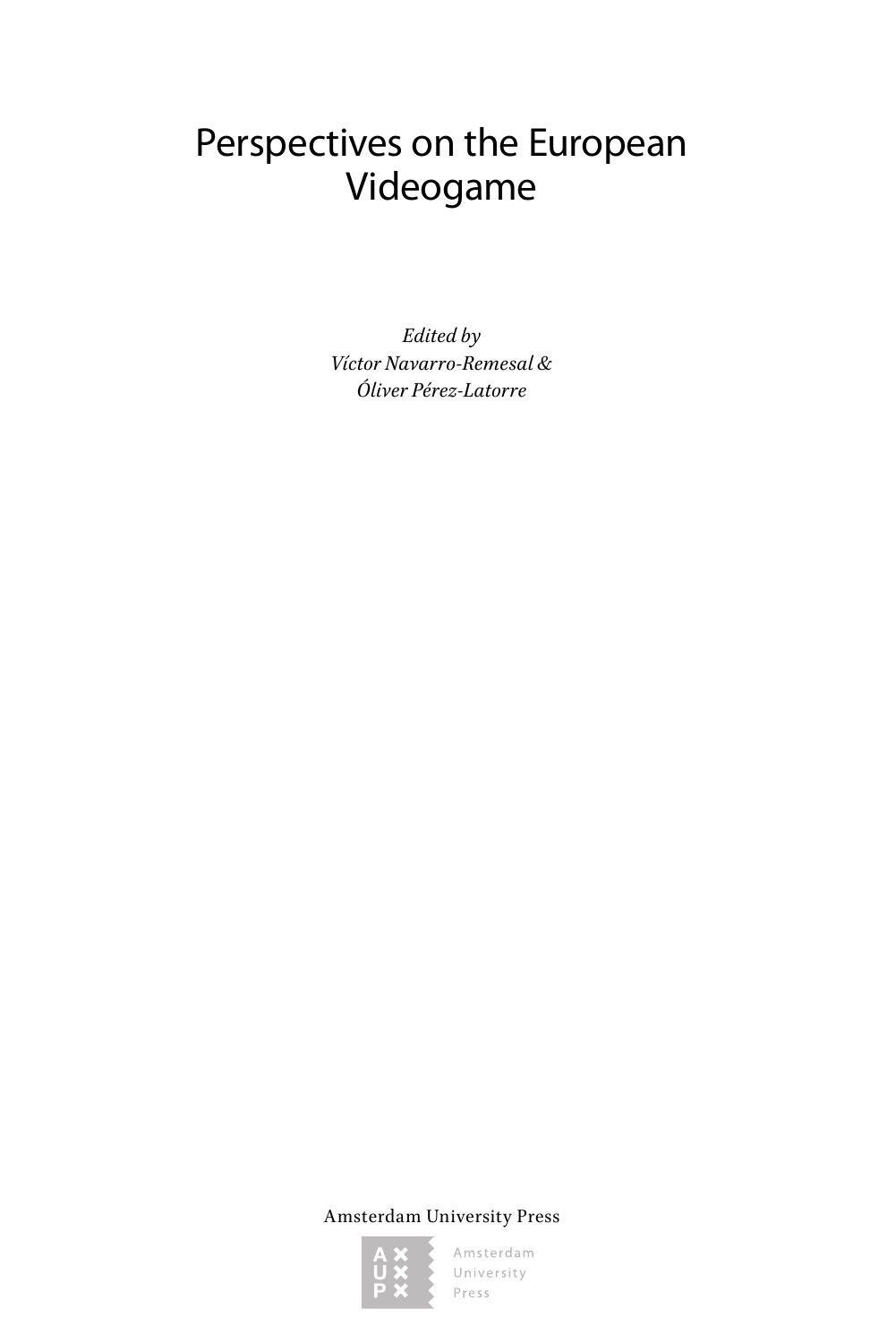Cover illustration: Yanni Stathopoulos

Cover design: Coördesign, Leiden Lay-out: Crius Group, Hulshout

isbn 978 94 6372 622 1 e-isbn 978 90 4855 062 3 DOI 10.5117/9789463726221 nur 670

© V. Navarro-Remesal, Ó. Pérez-Latorre/ Amsterdam University Press B.V., Amsterdam 2022

All rights reserved. Without limiting the rights under copyright reserved above, no part of this book may be reproduced, stored in or introduced into a retrieval system, or transmitted, in any form or by any means (electronic, mechanical, photocopying, recording or otherwise) without the written permission of both the copyright owner and the author of the book.

Every effort has been made to obtain permission to use all copyrighted illustrations reproduced in this book. Nonetheless, whosoever believes to have rights to this material is advised to contact the publisher.

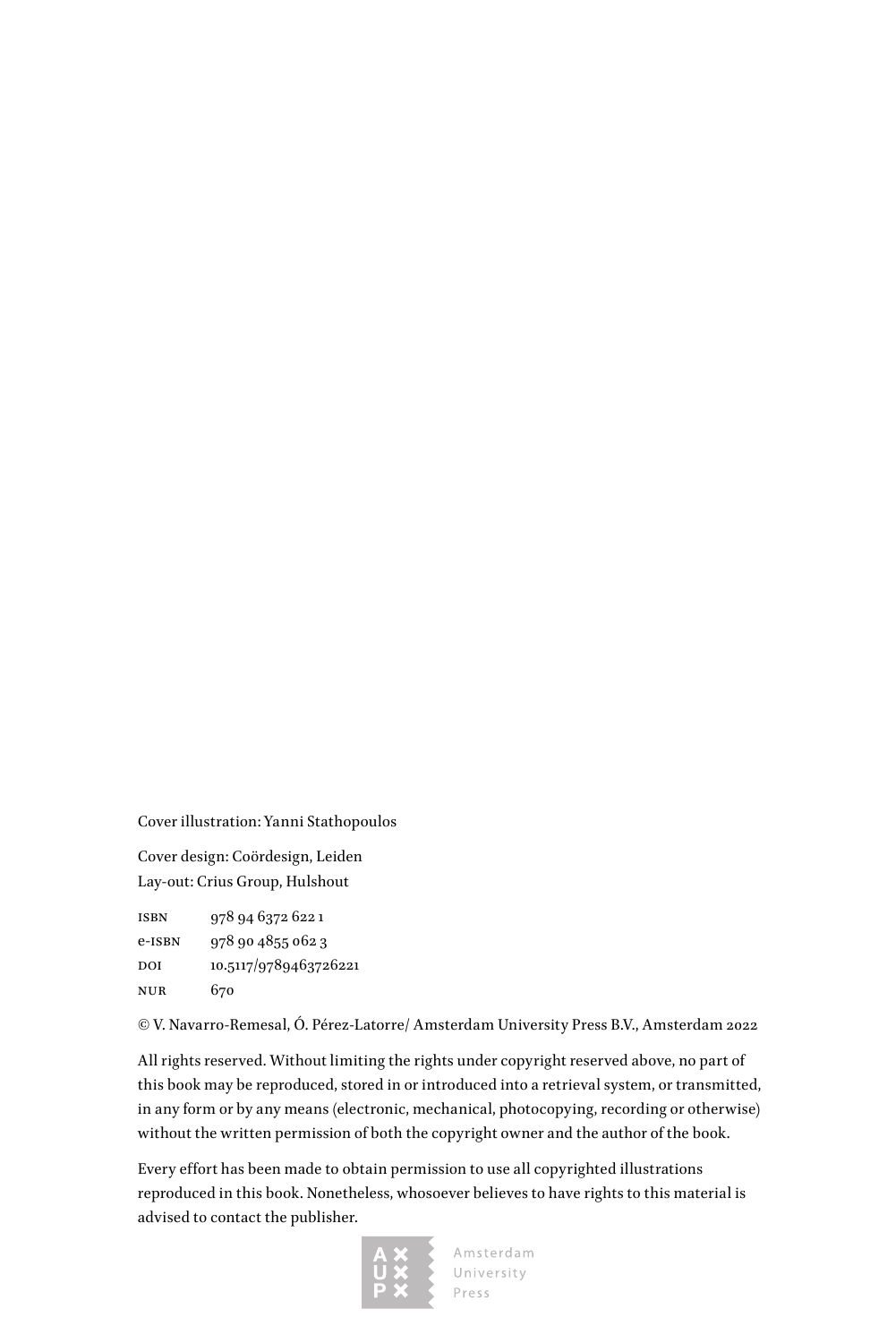# **Table of Contents**

|    | Prologue                                                                                                                              | 7   |
|----|---------------------------------------------------------------------------------------------------------------------------------------|-----|
|    | Conflict, Negotiation, Appropriation, and Diversity: The Challenge of                                                                 |     |
|    | <b>European Game Studies</b>                                                                                                          |     |
|    | Torill Elvira Mortensen                                                                                                               |     |
|    | Introduction                                                                                                                          | 15  |
|    | Euro Ludens: On the Origins, Playing Region, and Imaginaries of the                                                                   |     |
|    | European Videogame                                                                                                                    |     |
|    | Óliver Pérez-Latorre & Víctor Navarro-Remesal                                                                                         |     |
|    |                                                                                                                                       |     |
|    | <b>National Stories</b><br>Part I                                                                                                     |     |
| 1. | National Games: Spanish Games of the 1980s<br>Clara Fernández-Vara                                                                    | 39  |
|    | 2. From Le Vampire Fou to Billy la Banlieue: Genre, Influences and<br>Social Commentary in 1980s French Videogames<br>Alexis Blanchet | 59  |
|    | 3. Finnish Fuck Games: A Lost Historical Footnote<br>Susanna Paasonen & Veli-Matti Karhulahti                                         | 75  |
|    | 4. Adopting an Orphaned Platform: The Second Life of the Sharp<br>MZ-800 in Czechoslovakia<br>Jaroslav Švelch                         | 91  |
|    | 5. Cuthbert Goes Cloning: Ports, Platforms, and the Dragon 32<br>Microcomputer<br>James Newman                                        | 111 |

# **[Part II](#page--1-0) [Transnational Approaches](#page--1-0)**

| 6. Masterpiece! Auteurism and European Videogames |  | 131 |
|---------------------------------------------------|--|-----|
| Mercè Oliva                                       |  |     |
|                                                   |  |     |

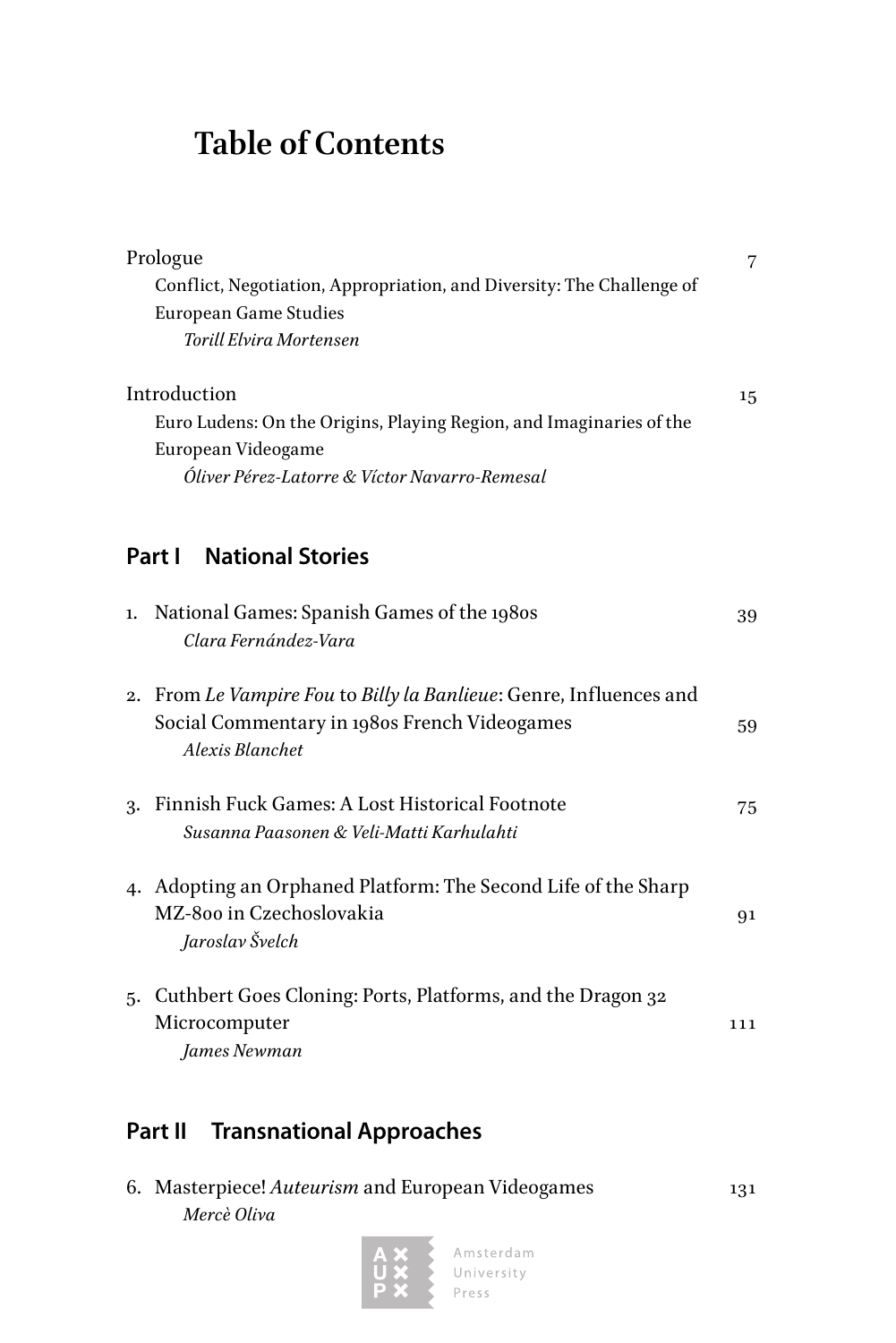| 7. | Playing European Comic Books: The Videogame Adaptations of<br>Astérix and Tintin, 1993-1997<br>Manuel Garin               | 151 |
|----|---------------------------------------------------------------------------------------------------------------------------|-----|
|    | 8. Existential Ludology and Peter Wessel Zapffe<br>Stefano Gualeni & Daniel Vella                                         | 175 |
| q. | Europe Simulates Europe: How European Analogue Games<br>Frame their Own Identity<br>Antonio José Planells de la Maza      | 193 |
|    | 10. Naturalist Tendency in European Narrative Games<br>Nelson Zagalo                                                      | 209 |
|    | Conclusions (for now)<br>European Videogames, Europeanness in Videogames<br>Víctor Navarro-Remesal & Óliver Pérez-Latorre | 227 |
|    | Index                                                                                                                     | 233 |

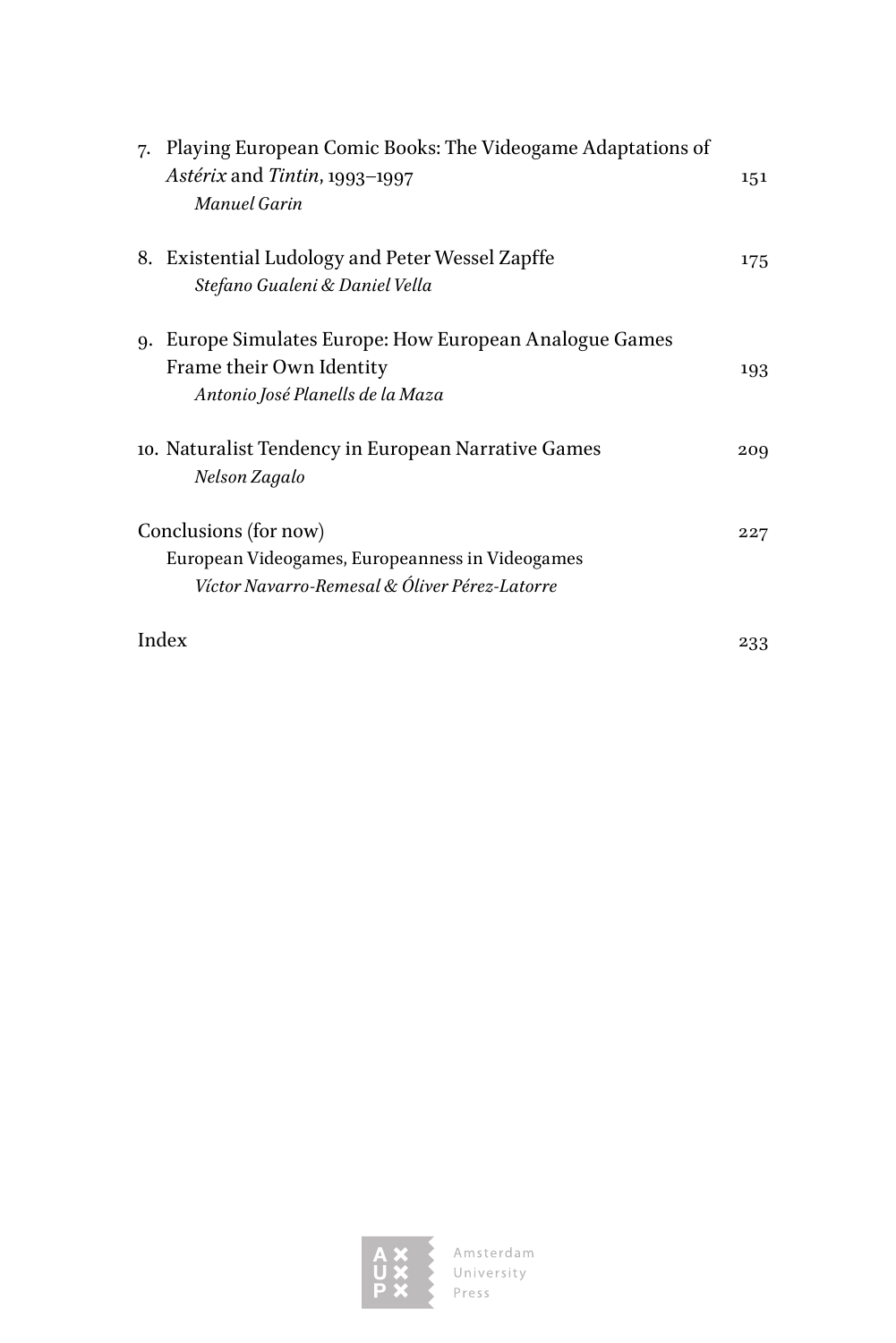# <span id="page-7-0"></span>**Prologue**

Conflict, Negotiation, Appropriation, and Diversity: The Challenge of European Game Studies

*Torill Elvira Mortensen*

## **Abstract**

What is play, what does it mean to be European, and how are games and play studied in Europe? This prologue questions and explores both the shared traits and differences of what could be seen as 'European game studies'. This space, predominantly anchored in the humanities, is not unified but rather comprises wide range of individual researchers and smaller centres, research groups, and initiatives that collaborate for a for a time, then reform to focus on other topics. What this boils down to is an understanding of Europe as something that is both fragmented and diverse, but at the same time connected. European game studies is a constantly evolving story of collaborations across various cultural gaps.

**Keywords:** Play, Games, Europe, Humanities, Game Studies

Playing games does something to us. When I pick up a skipping rope or a rubber ball, my entire body remembers how I used them in the past, and, though I may hurt tomorrow, I am still able to skip to the rhymes learned half a century ago. The ritual, the rhythm, and awareness of play remains embedded not just in our brains but also in our bodies. Tied closely to our past, games are also passed on from one group of children to the next: they entail history, tradition, and challenge all in one. Games give us something to strive for, a connection to others, and the ability to handle loss and victory. They teach us to understand the distinctions between different contexts as we handle the balance between make-believe and real, and they are consistent examples of the value of rules, structure, and limitations, and how these ludic elements also offer opportunities: how restrictions can be

Navarro-Remesal, V. and Ó. Pérez-Latorre, *Perspectives on the European Videogame.* Amsterdam: Amsterdam University Press, 2022 DOI 10.5117/9789463726221\_PRO

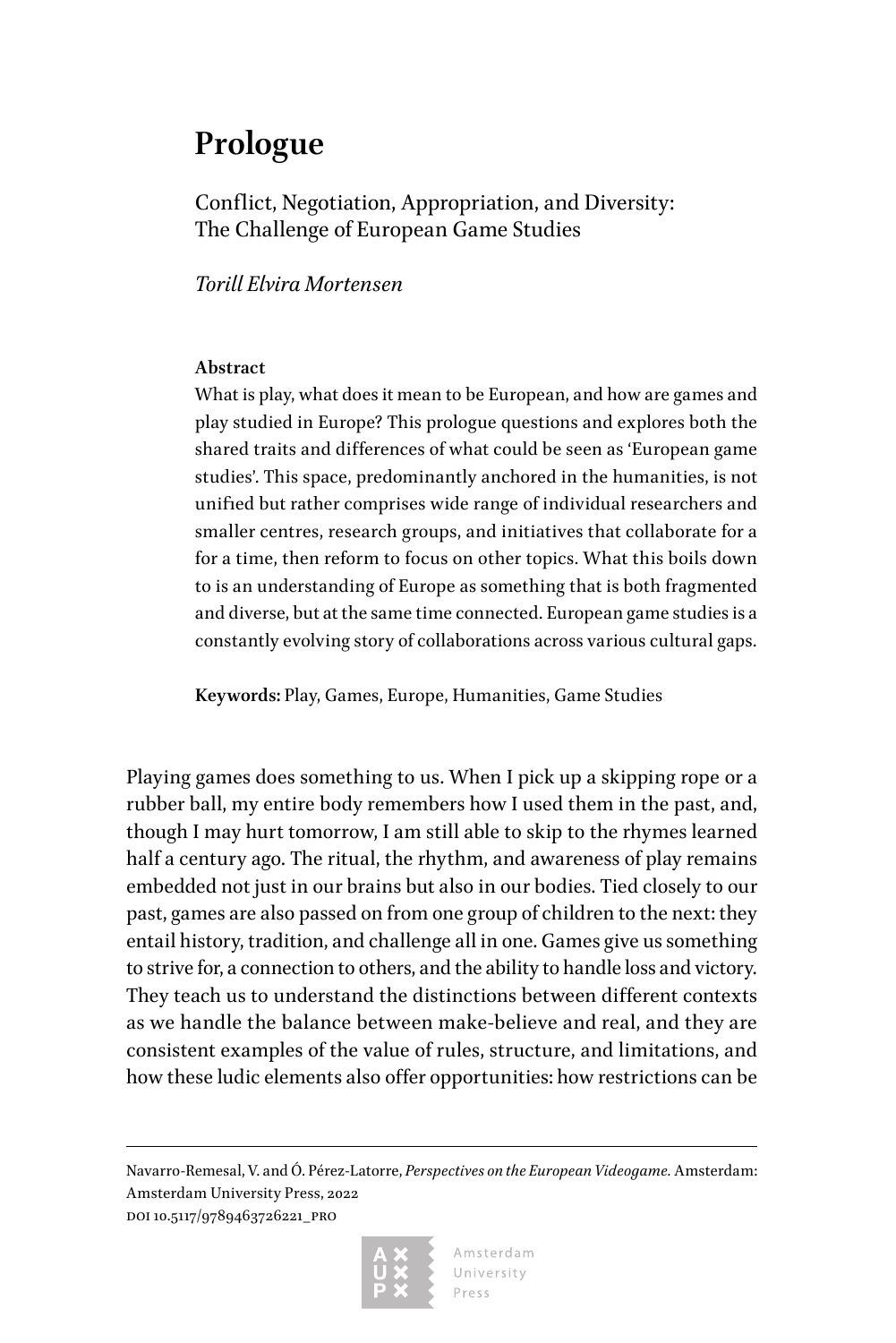turned into advantages, how systems can be overcome or worked around. Games teach us how to cheat, how to notice and reveal cheating, as well as how to recognise broken systems and how they influence our interactions. They are lessons in fairness and in systemic bias, in the importance of practice and the value of strategy and tactics.

When we speak of game studies, we tend to start with Dutch historian of culture Johan Huizinga, who published *Homo Ludens* in 1938 (Huizinga, 2000). There are others who like to start with the philosopher Immanuel Kant and his *Critique of Judgement* from 1790 (Kant, 2007), which considers play as vital for the ability to enjoy and to pass judgement without being consistently disappointed. But these academic references do not give justice to the ancient presence of play in human culture, and possibly in proto-human times. Play, and play-signal games, are observed in animals and are very important in interaction within and across species. Our pets play with us and we play back, a situation we take for granted, but which is nevertheless a miracle of cross-species communication.

Even mammals living in the ocean manage to communicate with us through play. In 2019, a harness-wearing beluga whale was spotted off the Norwegian coast and allowed helpers to approach and remove the (originally Russian) harness. As it did not leave for open water, but lingered close to people, it was named Hvaldimir, a Norwegian pun on the word 'hval' ('whale') and the Russian name Vladimir. In the months that followed, Hvaldimir remained near human habitats, clearly playing with people who approached it. It stole a flipper from a diver, and then carefully returned it, as well as a camera from a man in a kayak, which was also carefully returned. While this example is clearly of a lovingly trained whale who has learned at least parts of this behaviour through deliberate socialising, it uses play as a way to reach out across species. There is a video on the Internet of Hvaldimir teasingly playing with a seagull: offering a fish, taking it away, pulling gently at the gull from below, then leaving the fish for the gull again (Johansen, 2019). It is pretty clear the seagull does not see this as threatening behaviour, as it does not try to fly away, and the humans watching also interpret the whale's behaviour as play. These play signals crossed the lines of the three species and were recognisable despite the "home elements" of the three species involved: water, air, and earth.

European game studies look at this ubiquitous presence of play and the way it is refined into ritualised and rule-determined behaviour in a wide variety of arenas. It is predominantly anchored in the humanities, as a study of game structures, their communicative power, play practices, and game cultures. The two best known European centres of game education

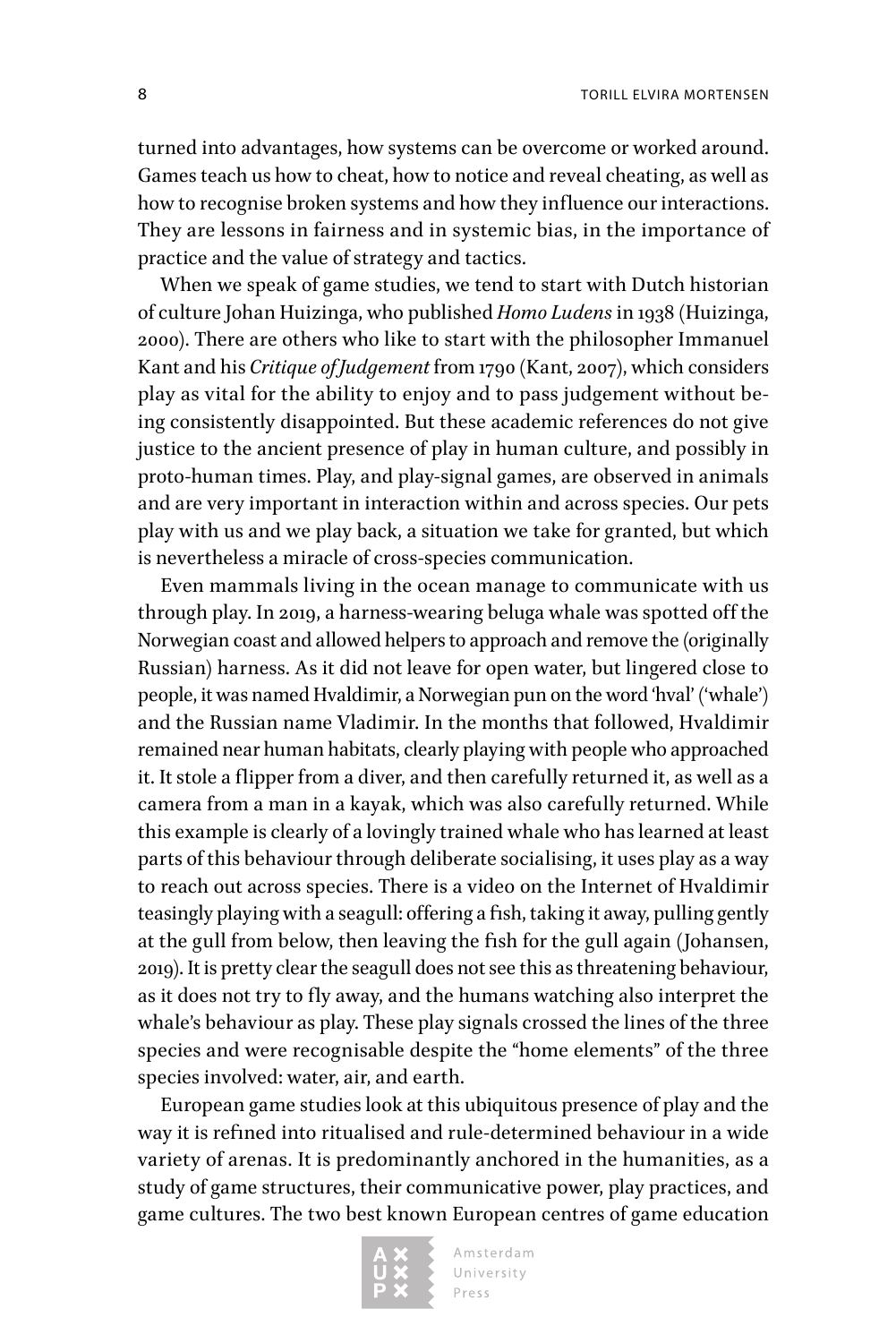and research are Center for Computer Game Research (CCGR) at the IT University of Copenhagen, and the Centre of Excellence in Game Culture Studies in Finland, led from Tampere University; both are firmly anchored in a humanist tradition studying game structure, content, and practice. Other institutions in Europe take, at least partially, a similar approach—the Centre for Games and Play at Utrecht University studies the 'ludification of culture', the Liège Game Lab at Liège University works on videogames as a cultural object, and the multidisciplinary team at the Institute of Digital Games at the University of Malta includes scholars of literature, philosophy, and media studies, to name just a few examples.

Simultaneously, there are several strong projects running in Europe that draw on the social sciences, such as the excellent and unique longitudinal study of social life with digital games, *The Social Fabric of Virtual Life*, by the University of Muenster. Around these specialised centres and research projects we see a myriad of other ways to study games. In conjunction with the study of digital game structure and culture, there has been a very interesting direction of studying the culture and practice of live action role-play (LARP). Drawing on performance, play, and games theory, the study of LARP captures how seamlessly digital and analogue game studies can merge through the understanding of play and play cultures.

There are several counter-arguments to this ideal of a peaceful trans-topic and trans-disciplinary coexistence and, as soon as this book is printed, they will no doubt be expressed. The image of a unified European game studies is an over-simplification. What we actually have in Europe is a wide range of individual researchers and smaller centres, research groups, and initiatives that collaborate for a period of time, then reform to focus on other topics. Their collaboration is to a very large extent driven by expediency and funding (or lack of it) and is marked by the significant differences between the educational and research institutions across Europe. European game studies includes the study of bootleg games hacked to fit obscure consoles behind the Iron Curtain and the relocation of game companies to Ireland in order to advantage of a cheap, available, and well-educated workforce in an English-speaking country. It includes the study of queer player practices and overlaps into studies of sex and pornography, and also includes transgressive play and excessive play. So what can we claim to be genuinely European about game studies?

Perhaps the first rule of European game studies is to note that we are all on the periphery. Even the well-known centres are small and peripheral, they are not connected to large game production centres or even, in a global sense, particularly large universities. Denmark and Finland are

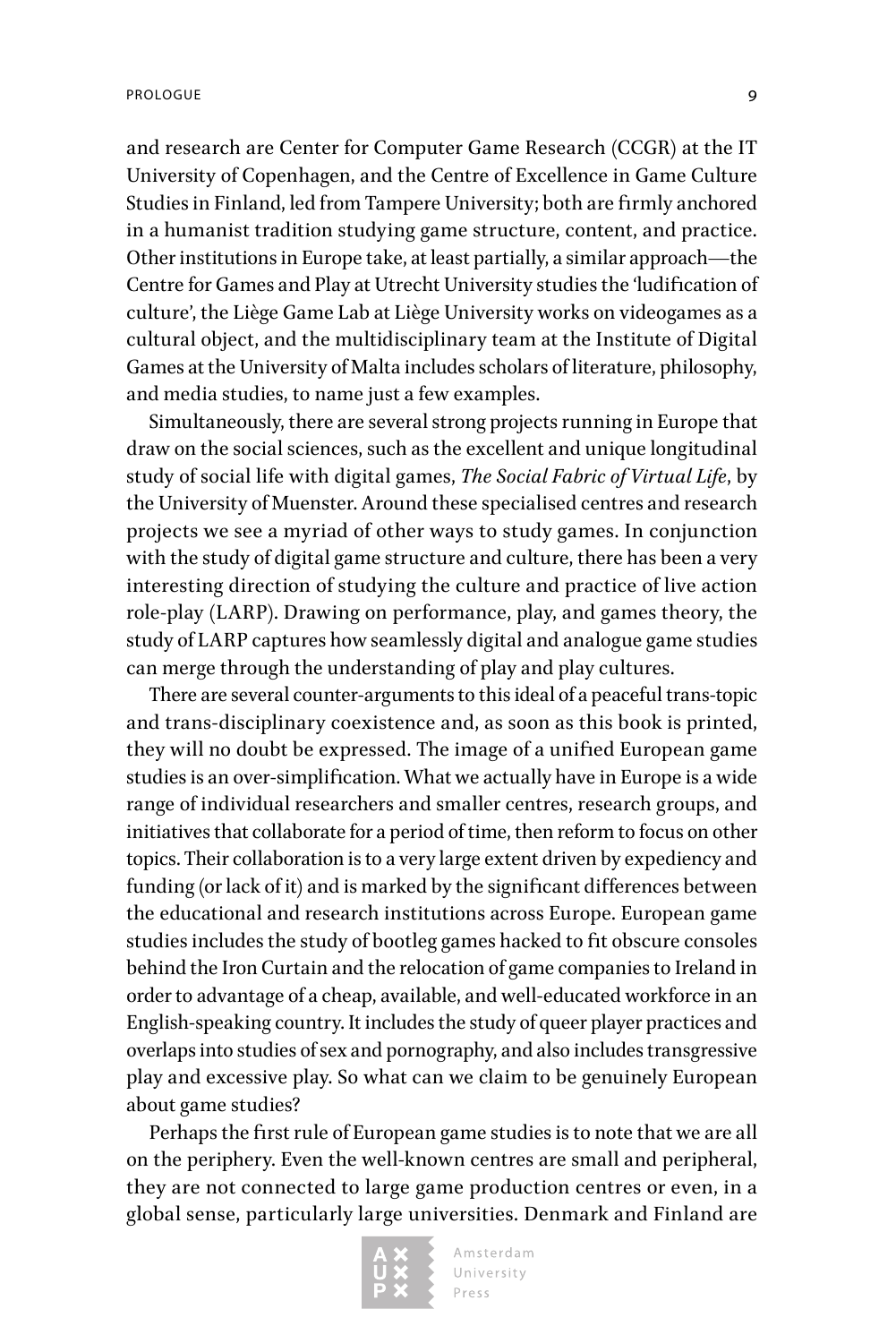small countries with small languages that offer a smaller group of potential students. Despite the prevalence of English as an academic language, living and studying in most European countries means having to be able to glean at least some meaning from the local language. And this is a very European thing: almost everybody is expected to speak two or three languages in order to get around and be understood. The sense of being a foreigner is something we are introduced to early, as our own language and culture is in most cases understood as a starting point, a base from which to learn other languages and cultures.

We can say that to be European is to possess an identity that is in constant negotiation. Depending on what you think of as Europe, it may be defined as a passport zone, a common currency, or an economic or political collaboration; it is a geographical unit with a history of conflict and collaboration across boundaries that somehow overlap all the current understandings of Europe, but that also occasionally break them. No matter how simply we may try to put it, Europe is not easy to define, and to say something is European without further qualification can appear to have very little meaning. The history of the moors of the Iberian Peninsula is as European as the traditions of the Sami reindeer herders of the northern tundra, and with such a wide variety under the umbrella of *European*, the term appears to be useless. But we still use it, and we still find meaning in it because this wide variety, this diversity of history and culture, is in itself uniquely European. Europeans are different from one another in ways that are fundamentally different from those differentiating them from the rest of the world.

When you live in Europe, you rarely think of yourself as European. We grow up as Spanish, Italian, French, Norwegian, or Danish. Our languages are distinctly different; some grow from the same roots, such as the Indo-European languages of French and German, while the roots of others, such as Finnish and Basque, remain a mystery. While most of Europe is Christian, there are strong influences from other religions in our cultures, pagan rituals are still celebrated—either openly or under the guise of Christianity—and the influence of Muslim culture remains strong along the European Mediterranean coastline, in the Balkans and the eastern boundaries of Europe. There is also little unity in looks, European peoples are shaded in gradients according to millennia of exposure to the sun before being mixed with the mobility that this continent has always afforded. All of this is packed together in a relatively small space. Despite its size—Europe is larger than the United States of America and Australia in square kilometres—the main part of its population can be found in a relatively small space in the western, central, and near-eastern parts of Europe.

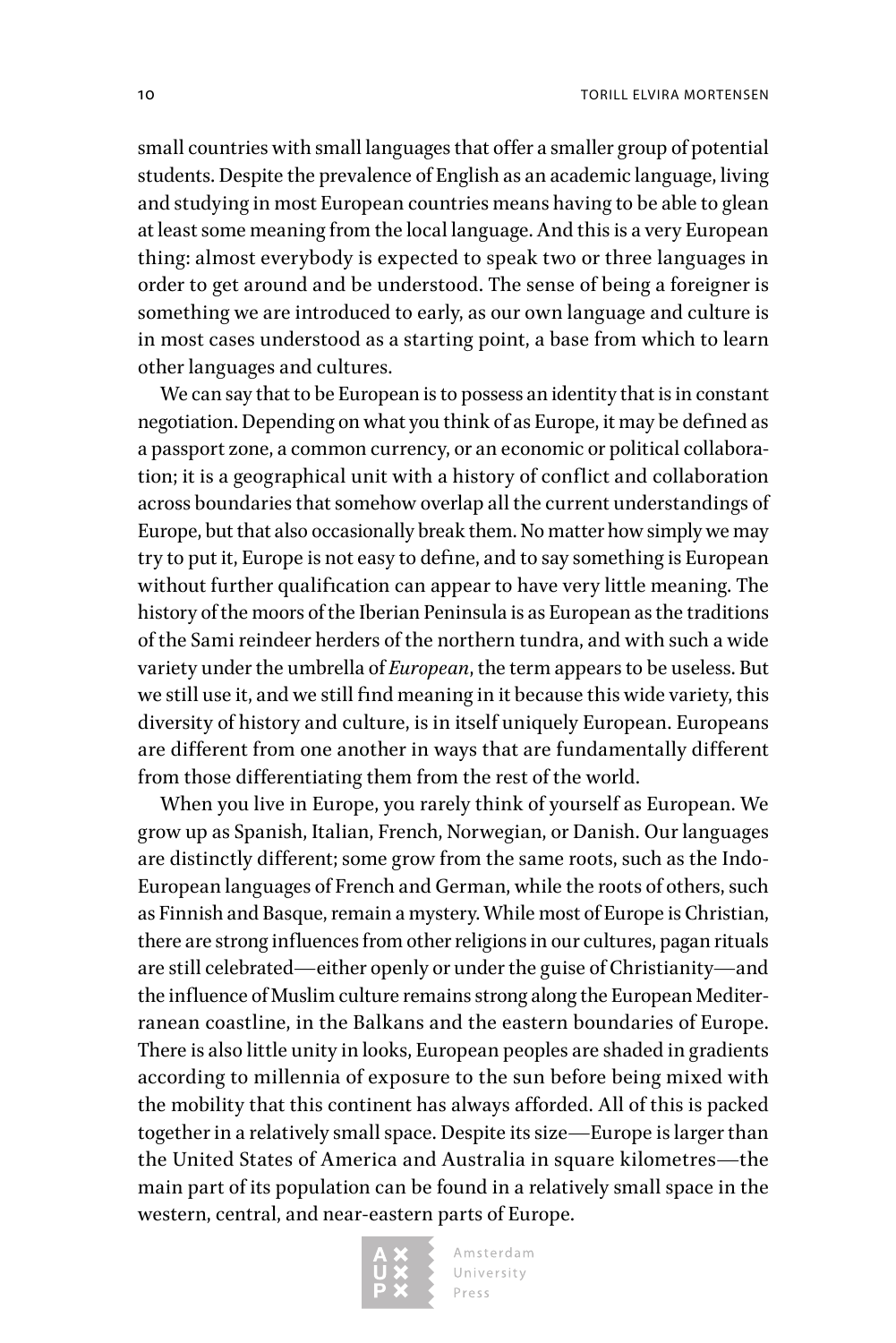If you decide to travel through this space, you experience this diversity of Europe first-hand. My most defining experience of Europe was as a young interrailer, when we would get on a train in a land where they spoke Danish and get out in a land where they spoke German just a short trip later. We could travel through the night to save money, hopping on a train in northern France after dinner, and stumble out into the morning light surrounded by Italian voices to look for breakfast. Once we were broke in Switzerland, but at least we understood the language, and another time we got lost without our local friends in pre-perestroika Hungary. The moment we were outside of the boundaries of our own small country we were somewhere new and different: different sounds, tastes, scents, images, architecture, art, it was a kaleidoscope of new experiences. But as long as we stayed in Europe, everybody we met recognised us as European. They knew where our little country was in relation to theirs, and although Europeans are not always polite, we never felt as if we were unknown to each other.

What this boils down to is an understanding of Europe as something fragmented and diverse, but at the same time connected. With the European Union this idea of connection has become stronger, and the use of a common currency and a common passport union has tied the many parts of Europe tighter together, bringing historical rivals and enemies into close collaboration. Even so Europe is straining at the bounds, with individual nations turning away from what is perceived nationally as too strong a unity and striving for national exceptionalism. Even this is European. This continent does not have a long history of peace, and even if there are currently no wars there is unrest, terror, and protests. Within my lifetime, Spain has gone from a Francoist dictatorship to a democratic monarchy, the Berlin Wall was built the year I was born, but fell in 1989, followed soon after by the Communist regime of the USSR; this led to significant change cross Central and Eastern Europe, exemplified by the peaceful dissolution of Czechoslovakia into Czech Republic and Slovakia, but also to years of war as what was known as Yugoslavia was dissolved and rebuilt as seven new recognised sovereign states. The UK pushed for the formation of the European Union but has pulled out recently. And these are just a few of the changes in borders, regimes, and alliances within Europe. The history of Europe is one of continuous change. The borders of the USA, the so-called New World, are currently much more stable than the borders of Europe.

But what this creates is a mixture of cultures that creates space for dialogue. At a European game conference, such as DiGRA 2018, you will—even before greeting colleagues from further abroad—find native European

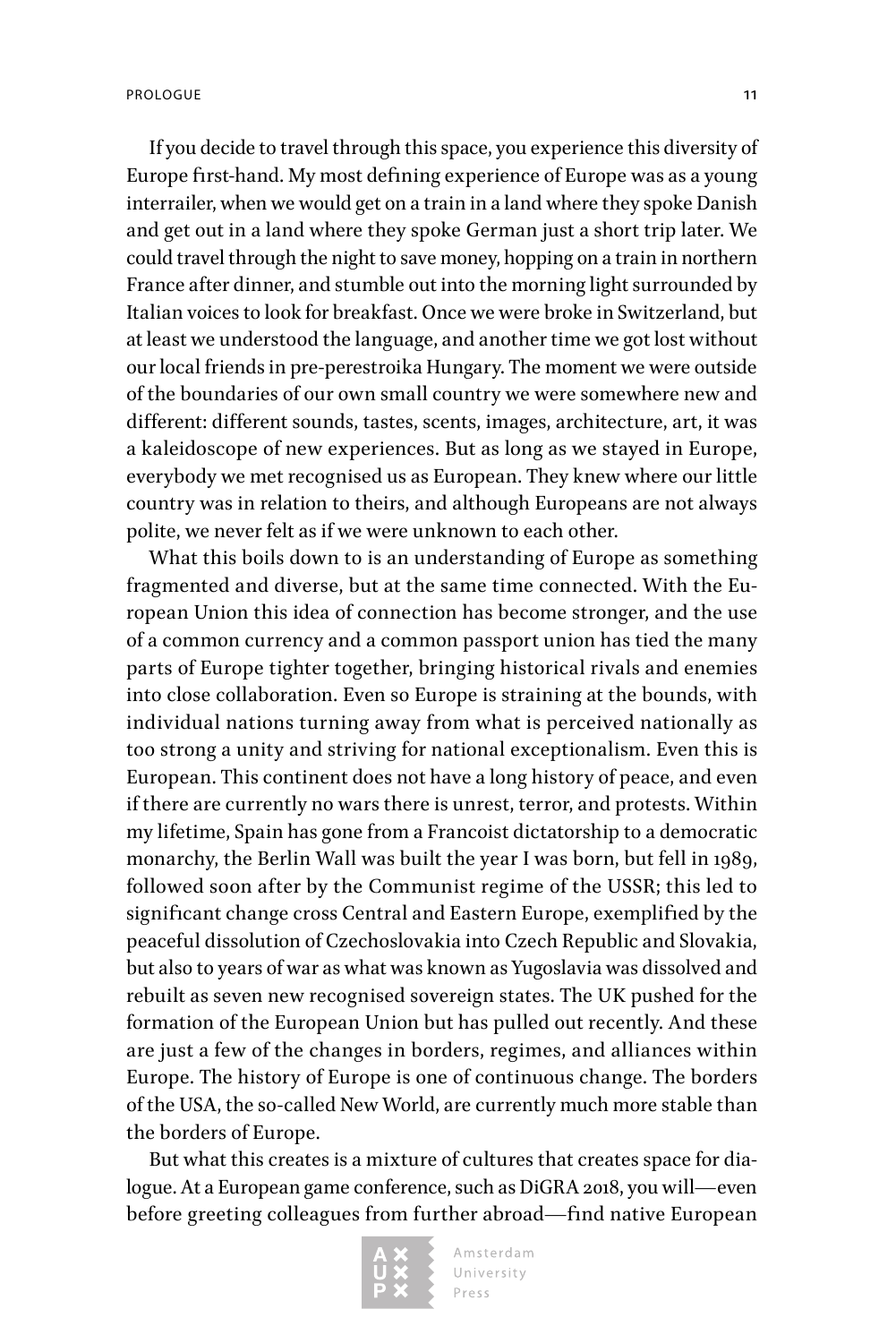speakers of at least sixteen different languages. Several of these languages are spoken in countries with distinctly different allegiances and cultures, such as English, which is spoken in England, Scotland, Wales, and Ireland, countries with as long and intense a history of conflict as most other European countries do. It was not long ago that the Irish Republican Army (IRA) toned down their actions against the UK government, and in the recent bid by the UK to leave the European Union, Scotland was in favour of staying, leading to rejuvenated discussions of Scottish independence. Other languages are distinct mostly as a formality, such as Norwegian, Danish, and Swedish, as the different languages are similar enough that it is relatively easy to understand one another, but none of these countries would dream of unifying the languages in order to create a common 'High Scandinavian', like the Hochdeutsch of the German Republic. Instead, what this diversity creates is a consistent understanding of the need to negotiate. Nobody can be perfectly versed in the culture of others, and so national and linguistic diversity is expected and made room for.

And this is perhaps the main strength of European game studies. The visible peaks of singular scholars do not create the real story. Instead, European game studies is a constantly evolving story of collaborations across cultural gaps. DiGRA, the Digital Games Research Association, is exactly such an example. It has Finnish bylaws and is registered in Finland, following Finnish rules of non-profit organisations, but it has a membership that spans the globe, and the working group to establish DiGRA in 2002 comprised 25 members from thirteen nations, out of which four nations, represented by ten people, were not European.

But this culture for spaces of dialogue, this consistent understanding of the value and importance of negotiation, leads to us taking Europe for granted. Its culture and history can be inhabited and used by all members of the world with impunity and historical precedence. In game studies we see this in how the history and myth of Europe becomes a playground for game designers all over the world. While this is an example of European cultural imperialism, where European culture has replaced local myths, it is also an example of how well the diverse, geographically limited, conflict-ridden space of Europe fits a game board. This offers European game studies a unique opportunity to study Europe in a new and exciting manner: as a playground for the imagination of the world. How are European practices of interaction, collaboration, cultural mingling, migrating traditions, and ideals of leadership and politics interpreted and reinterpreted in game structures, designs, and content? What is the ludic Europe? What are our ludo-histories?

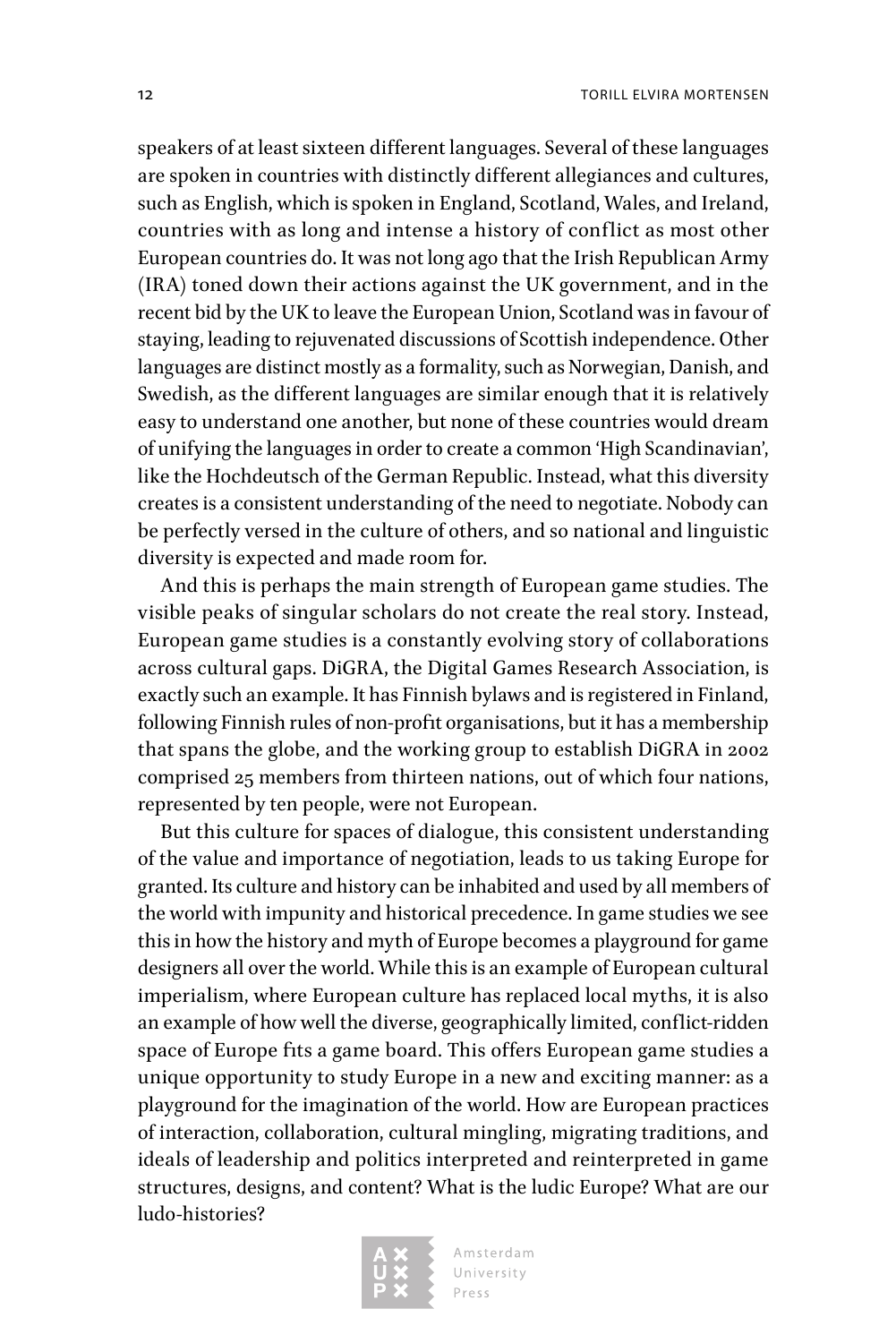This anthology starts poking at this question. I do not expect there to be a simple, easy, or final answer. It will develop and change as Europe consistently does. Because that is Europe: a mix of ancient tradition and constant development, local consistency and global movement, strong identities and repeated negotiations, high ideals, and harsh conflicts. Understanding it is a brilliantly complex challenge, made for us to play.

## **References**

- Huizinga, J. (2000). *Homo Ludens. A Study of the Play-Element in Culture*. London: Routledge.
- Johansen, J-O. (2019, September 3rd). *Hvaldimir Har Fått En Ny Venn*. NRK (Norwegian broadcasting). [https://www.nrk.no/video/hvaldimir-har-faatt-en-ny](https://www.nrk.no/video/hvaldimir-har-faatt-en-ny-venn_4caf574a-a56c-405b-b13f-187d95a6172f)[venn\\_4caf574a-a56c-405b-b13f-187d95a6172f](https://www.nrk.no/video/hvaldimir-har-faatt-en-ny-venn_4caf574a-a56c-405b-b13f-187d95a6172f)
- Kant, I. (2007). *Critique of Judgement*. Oxford: Oxford University Press.

# **About the Author**

**Torill Elvira Mortensen** is associate professor at the IT University of Copenhagen. Much of her research is on players and playfulness, generally in social media. She co-edited *The Dark Side of Game Play: Controversial Issues in Playful Environments* (Routledge, 2015) and is the co-author of *The Paradox of Transgression in Games* (Routledge, 2020).



Amsterdam University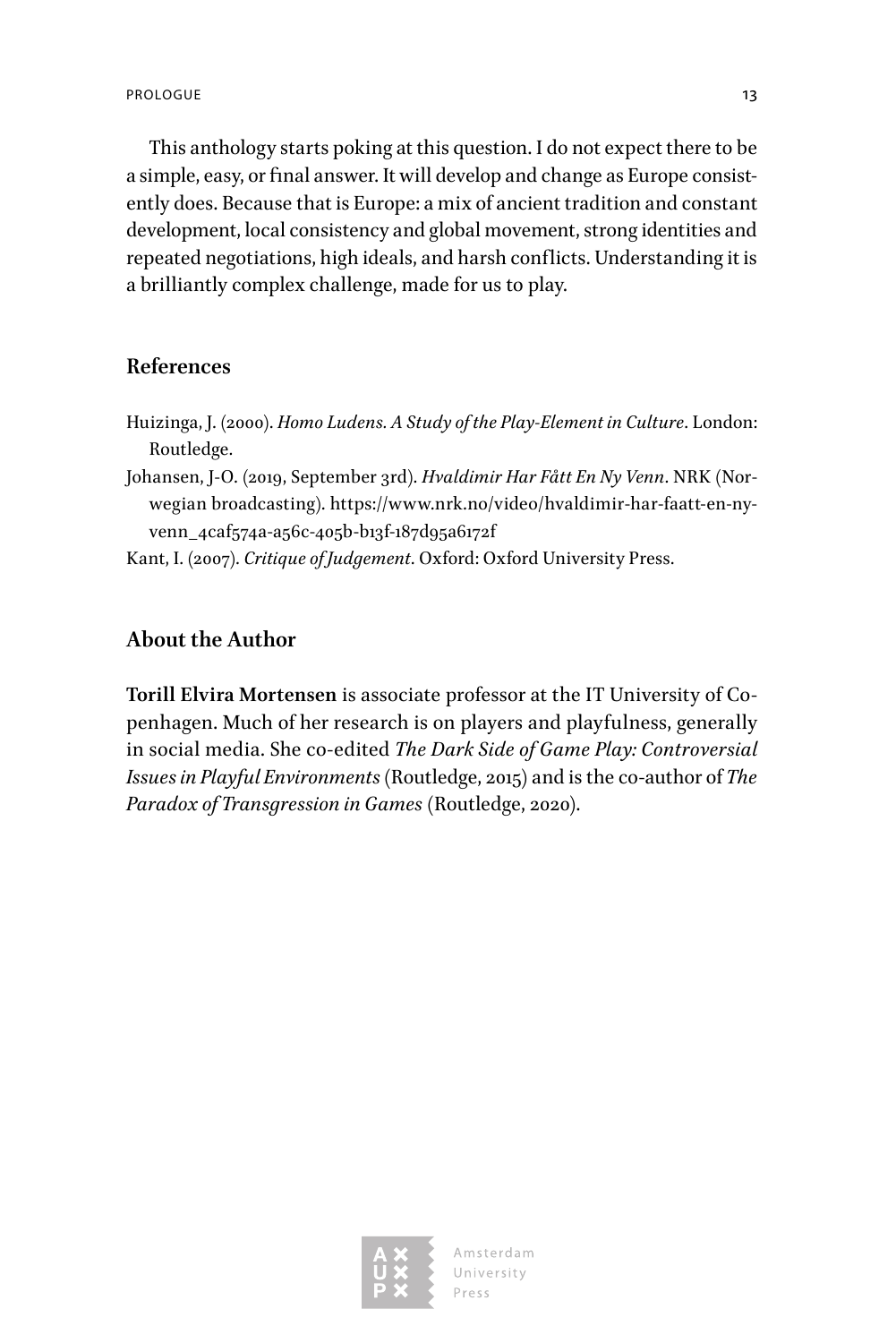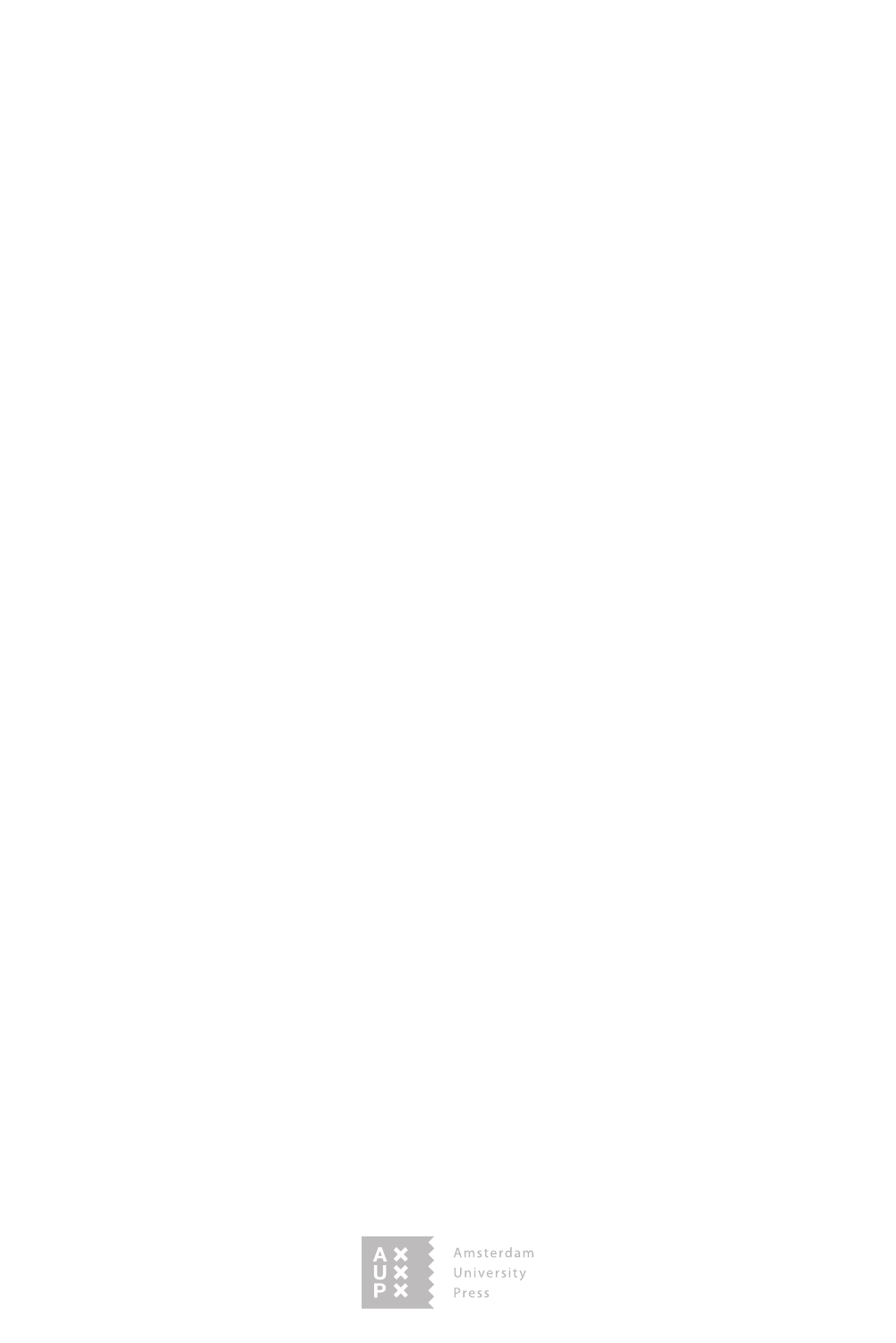# <span id="page-15-0"></span>**Introduction**

Euro Ludens: On the Origins, Playing Region, and Imaginaries of the European Videogame

*Óliver Pérez-Latorre & Víctor Navarro-Remesal*

## **Abstract**

The videogame industry has historically been perceived as a field dominated by Japan and the USA. Europe remains scarcely visible in gaming discussions, and European videogames are rarely discussed as *being European* in the same way that geopolitical origin would be factored in when discussing American or Japanese games. In this chapter, our intention is threefold: first, to propose a broad definition of the European videogame and single out some of its roots; second, to identify shared trends and traits in the games produced within this cultural space; and third, to introduce the multiple perspectives, theoretical frameworks, and methodologies employed by the authors of the following chapters, which compose a complex and polyhedric first approach to mapping the matter.

**Keywords:** European videogame, Eurogames, National Game Studies, Authorship, Social Discourse, Humour

The videogame industry has historically been perceived as a field dominated by Japan and the United States, with Europe being seen as a 'third space' overshadowed by these two countries. However, Europe has plenty of gamemakers, professional or otherwise, and a long history of game development. Various European development studios have built up remarkable creative prestige over the years and have had an impact on worldwide trends in the medium. Certainly, Europe has had less significance in terms of videogame publishers, but the French company Ubisoft has been a leading international publisher since the 90s, and the continent is also home to some of the largest trade shows across the world, like Gamescom, Paris Games Week,

Navarro-Remesal, V. and Ó. Pérez-Latorre, *Perspectives on the European Videogame.* Amsterdam: Amsterdam University Press, 2022 DOI 10.5117/9789463726221\_INTRO

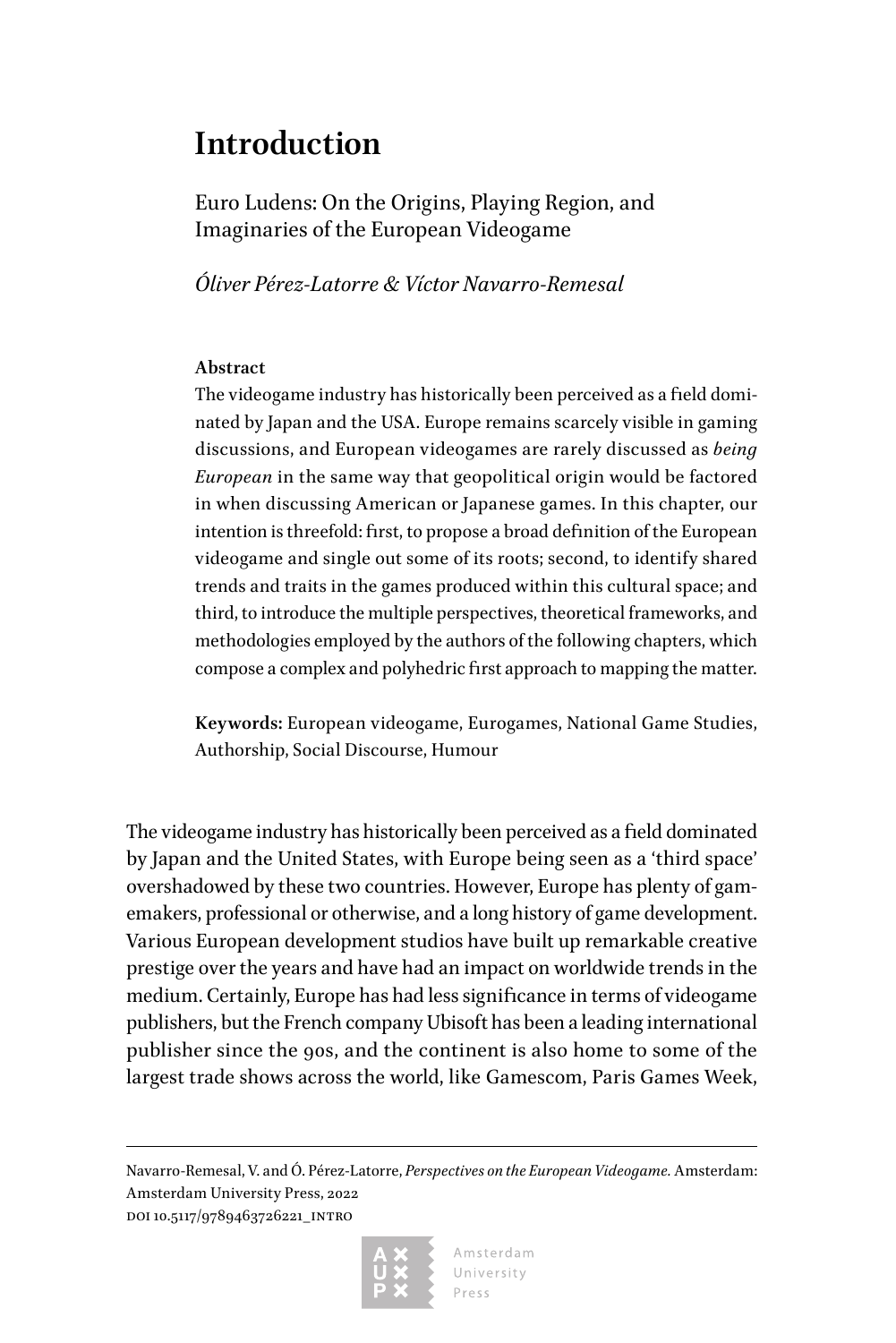Milan Games Week, Madrid Games Week, and Nordic Game. Concerning the global videogame market, historical figures verify that Europe has played a significant role as 'player/consumer': in 2020, Germany, the UK, France, Spain, and Italy (the five biggest national markets in the continent) amounted to 21.15% of the global revenue (Statista, 2019).

Nevertheless, Europe, as a cultural space, remains virtually invisible in gaming discussions; or, at least, European videogames are rarely discussed as *being European* in the same way the geopolitical origin would be factored in when discussing American or Japanese games, or the way 'Eurogames' is used in board games communities to distinguish them from American productions. While *Americanness* is often considered as the default aesthetic (even in non-American productions) and *Japaneseness* is taken as a distinctive selling point outside Japan, *Europeanness* is rarely conceptualised in academia, criticism, and fandom. This is all the more surprising when considering the long tradition of scholarly analysis of games and videogames in European countries, starting from the foundational works of Johan Huizinga, Roger Caillois, Jacquest Henriot, or Mary Midgley. The 'Homo Ludens' is a European contribution to universal cultural analysis. While it was possible from quite early on to find various monographs on the history of North American videogames (Cohen, 1984; Kushner, 2004) and others on Japanese videogames (Sheff, 1993; Kohler, 2004; Gorges and Yamazaki, 2010), there are almost no specific publications on the history of European videogames from a trans- or multi-national perspective. Some attempts at changing this include a short chapter by Larrue et al. on the European videogame industry in *Secrets of the Game Business* (Laramee, 2005) and several Europe-oriented chapters in works by Wolf (2008, 2015) and Donovan (2010). More recently, in 2017, the journal *Well Played* dedicated a special issue (Fernández-Vara and Foddy, 2017) to European Videogames of the 1980s, edited by Clara Fernández-Vara and Bennett Foddy and with contributions by authors from Spain, Finland, and Italy, which paved the way for the project we take on with this book.

In this first chapter, our intention is threefold: first, to propose a broad definition of the European videogame and single out some of its roots; second, to identify shared trends and traits in the games produced within this cultural space; and third, to introduce the multiple perspectives, theoretical frameworks, and methodologies employed by the authors of the following chapters, which compose a complex and polyhedric first approach to mapping the matter. Given the dominance of videogames as one of the main entertainment products of our times, it is vitally important that Europe becomes aware of the role it plays in the medium and the role the medium

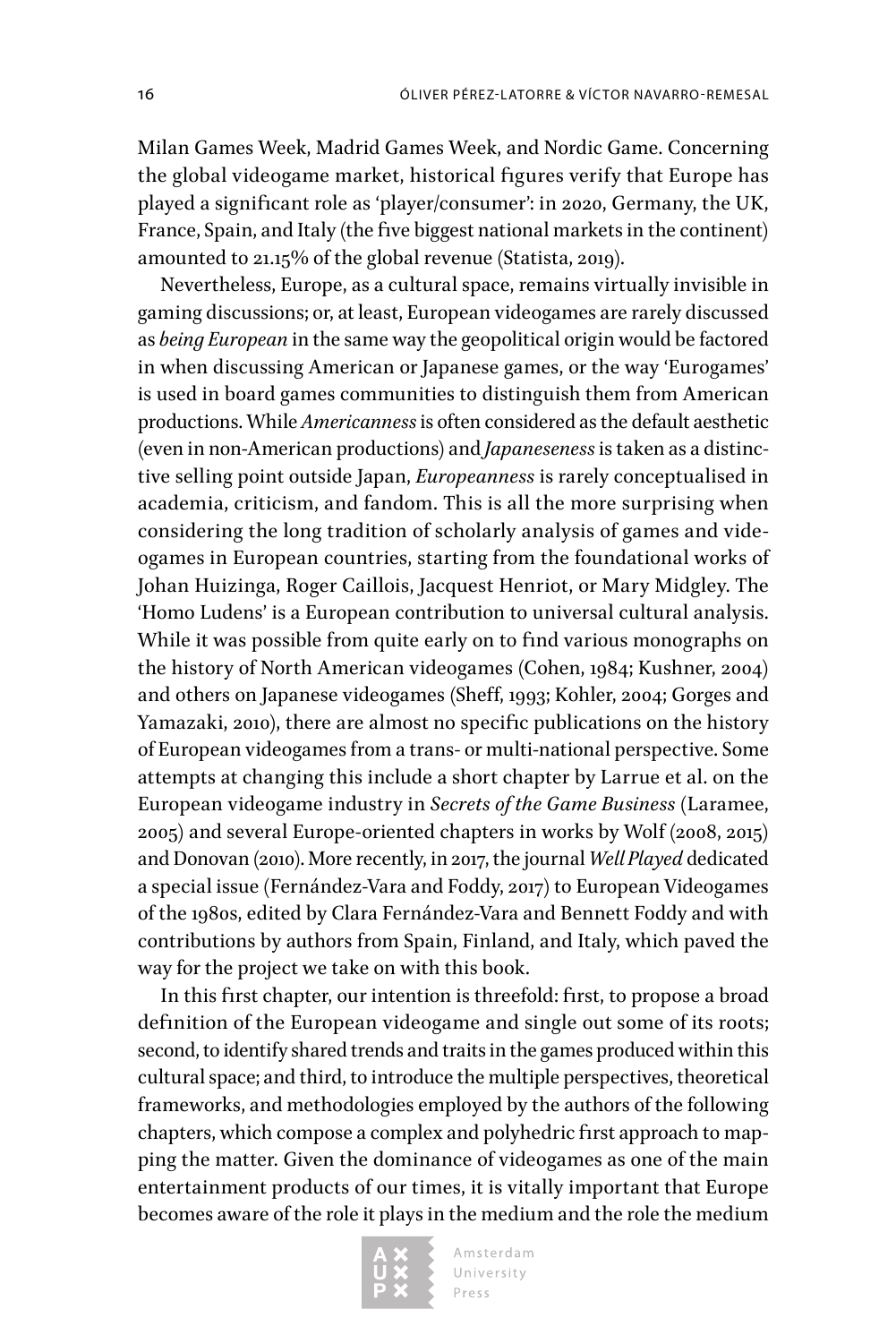plays in the configuration of a shared cultural space. We would never pretend that such a complex object of study could be covered completely in a single book; instead, we hope this volume stimulates a much-needed conversation.

## **Region-locked? Defining the European videogame and its roots**

An inquiry such as this should start by exploring the very idea of Europe. Are we talking about a historical reality? About the European Union? The Schengen space? So-called 'continental Europe', excluding islands like Cyprus, Malta, Ireland, or the UK? Europe, both conceptually and geographically, has very diffuse boundaries.

This is made even more confusing with its conflation with the concept of Western civilisation. Philosopher Kwame Anthony Appiah, in an article titled 'There is no such thing as western civilisation' (2016), argues: 'One reason for the confusions 'western culture' spawns comes from confusions about the west. We have used the expression 'the west' to do very different jobs'. The idea of 'the west', and Europe with it, has been brought to light by contrast: as the opposite of the East, of 'one side of the iron curtain', of the Muslim world, and more recently, as 'the north Atlantic'. But rarely have Europe, or the West, been given a self-contained definition. Appiah goes all the way back to Greek historian Herodotus, explaining that he 'only uses the word 'European' as an adjective, never as a noun. For a millennium after his day, no one else spoke of Europeans as a people, either'. Appiah warns against identifying Europe, or the West, with an exclusive set of values: 'Values aren't a birthright: you need to keep caring about them. Living in the west, however you define it, being western, provides no guarantee that you will care about western civilisation. The values European humanists like to espouse belong just as easily to an African or an Asian who takes them up with enthusiasm as to a European'.

Europe, it seems, must be searched for in plurality, in a constantly evolving collection of debates, exchanges of ideas, and mutual self-reflection. In 1966, George Steiner summarised it in *The Idea of Europe* as follows:

Five axioms to define Europe: the coffee house; the landscape on a traversable and human scale; these streets and squares named after the statesmen, scientists, artists, writers of the past; our twofold descent from Athens and Jerusalem; and, lastly, that apprehension of a closing chapter, of that famous Hegelian sunset, which shadowed the idea and substance of Europe even in their noon hours (Steiner, 2015).

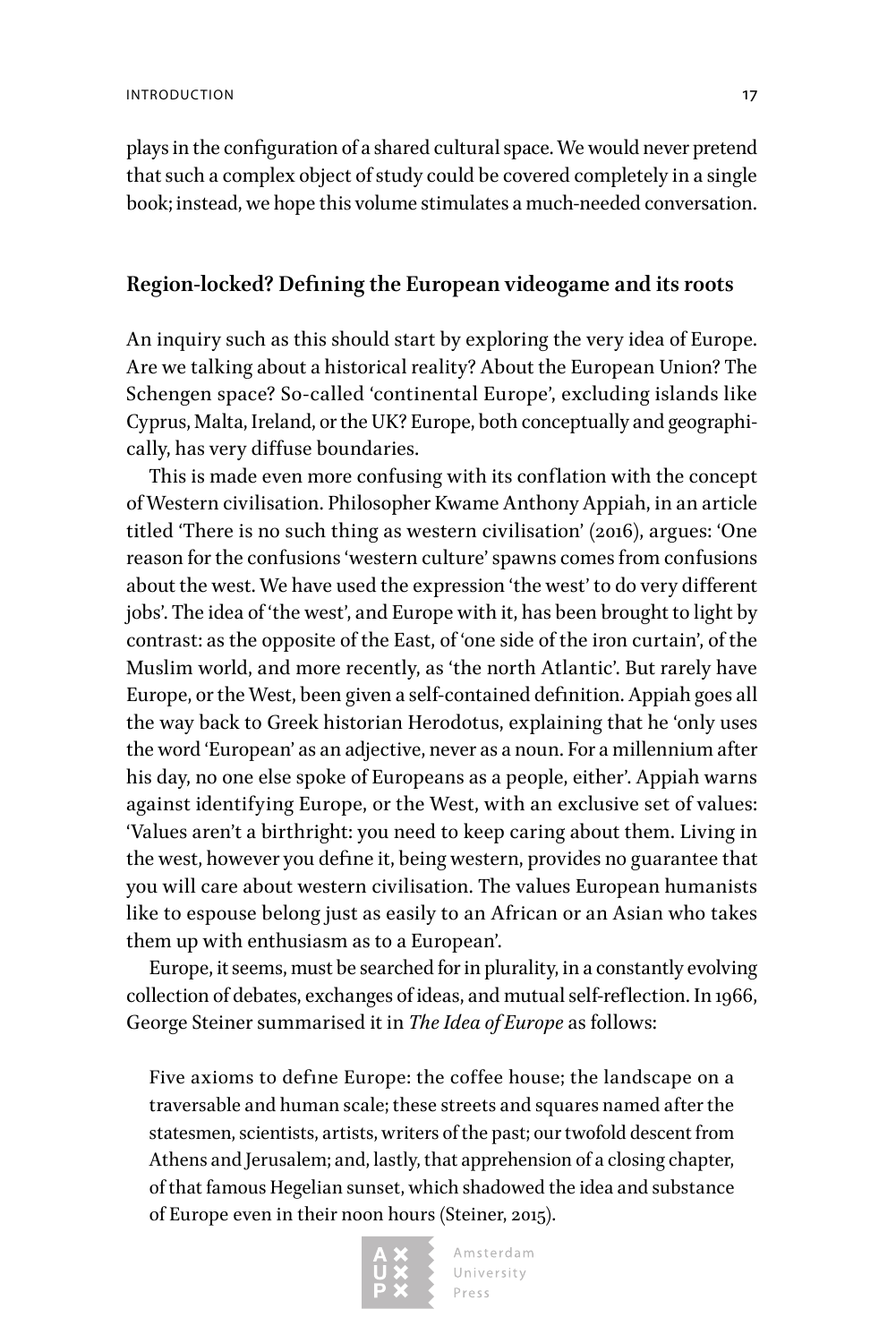'The café', he elaborates, 'is a place for assignation and conspiracy, for intellectual debate and gossip, for the *flâneur* and the poet or metaphysician at his notebook'. This is a quite romantic idea, but one we nevertheless find useful for the way it focuses on *meetings*, on debates. Europe debates itself; it *is* a debate, and one that, given its 'human scale' landscape, cannot be ignored. Moreover, it is as much a debate among Europeans as a debate on how to be a part of the world.

For all this, we will use 'Europe' in this book to refer to the continent (including its various islands), and the countries, cultures, and meetings and clashes of ideas within that continent. In doing so, we do not aim to foster any kind of 'European pride' but rather to contribute to the self-reflection of a vital worldwide player.

As for the space of the European videogame, we have other, less abstract tools to describe it and argue for its conceptualisation. First, regional lockouts or encoding have been a common practise since the days of Nintendo's Famicom (and has only recently started to be abandoned) when the videogame industry became aware of its potential to become global. After Nintendo redesigned its Famicom to adapt it to the market demands of America, the idea of different regional versions of the same hardware, often with incompatible technical configurations, was widely accepted (i.e. Sega Genesis/Mega Drive, PC Engine/TurboGrafx16). These divisions frequently followed the use of different video formats across the world, with NTSC becoming the standard in Japan and North America; PAL in Europe (SECAM in France), Oceania, and some parts of South America and Africa; and SECAM in France, parts of Africa, and the Eastern Bloc. Nintendo, for example, had NTSC-U for North America, NTSC-J for Japan, PAL-A for the UK, Italy, and Australia and Zealand, and PAL-B for the rest of Europe. Third, the use of regional corporate divisions (such as Nintendo of Europe, established in 1990) was key for distribution and copyright matters. The overlap between regional corporate divisions, hardware encoding, and output video systems gives us a clearer idea of Europe as a videogame 'region' and, accordingly, of the native space of the European videogame.

Players have hacked and cracked platforms for decades in order to overcome regional barriers and import and play games from all over the world. The awareness of regional divisions, however, gained a new dimension with the advent of emulation and international online communities. A quick look at gaming channels on YouTube shows us that it is frequently the Americans who 'discover' Europe as a historically different region. A video on SNESDrunk, a channel dedicated to reviews of retro games, illustrates this: 'Wait, this existed? This was a thing? Yeah, that's right, Sonic had an arcade

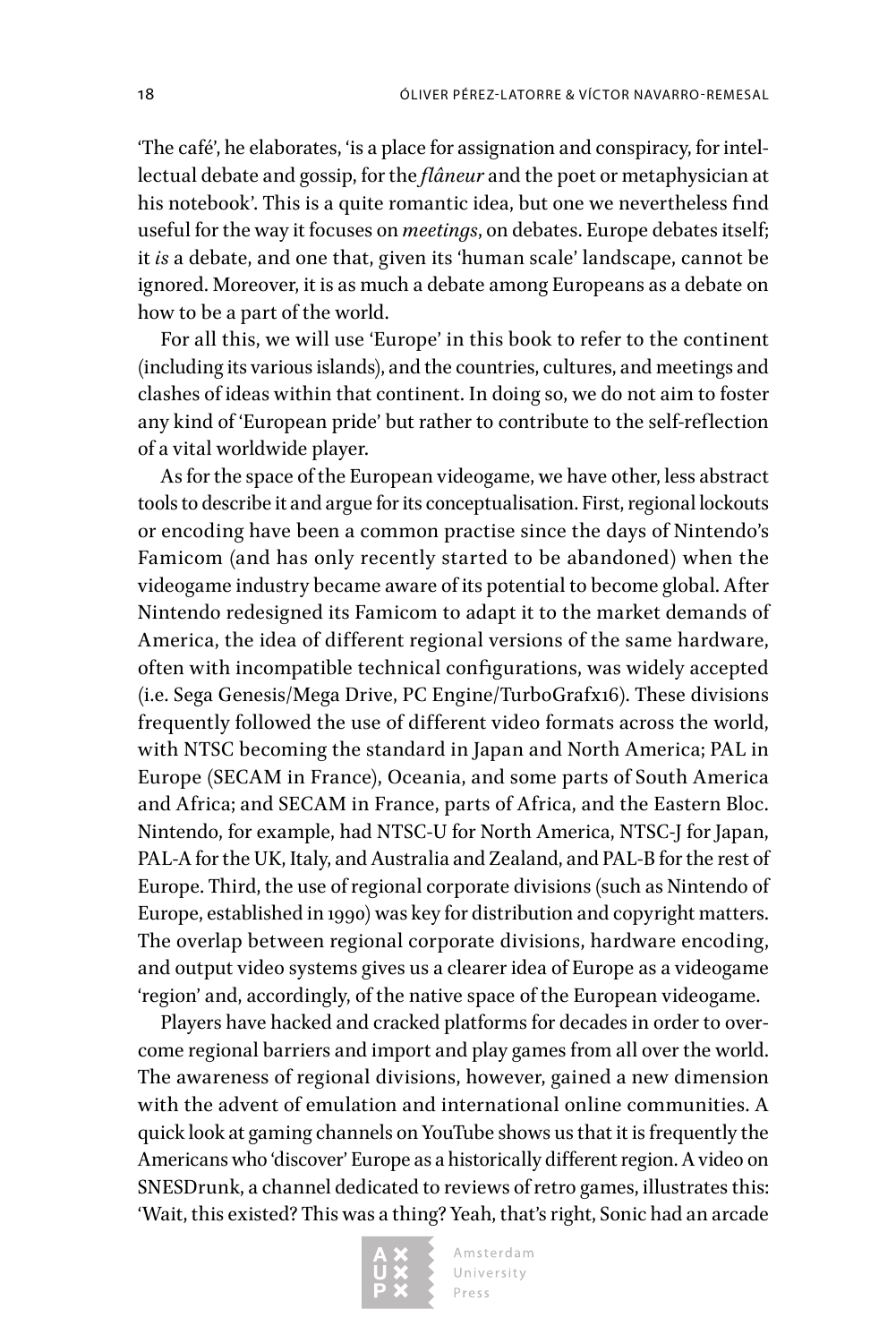game, and not just this one either: this was the first of three Sonic arcade games that were never officially released in North America. They either stayed in Japan or went to European countries like Spain' (2020). Episode 110 of GameSack, a YouTube channel dedicated to retro games, is called 'Left in Europe', and opens by saying: 'We're sick and tired of doing 'Left in Japan', [...] and I don't know, people we're talking about, you know, 'What about Europe? What about Europe?' Well now it's your turn, Europe, we're gonna talk about games that you got that we didn't get' (2014). The 'Region Locked' series on the DidYouKnowGaming? channel has several videos dedicated to Europe, such as 'Europe's Exclusive PlayStation 2 (PS2) Games'. This episode opens with the following narration: 'the European market is largely made up of games from developers who come from the region, developing titles that never leave their origin country. The reason for their lack of localisation could be from a difference in language or a lack of appreciation for the source material outside of where it comes from' (2017). In these cases, European-made games (and/or Europe-only exclusives) are highlighted for being rare and unavailable in one of the main markets, North America.

# **European institutions and cultural policies as shaping factors of the region**

Another perspective on the European videogame as a region comes from understanding it as an institutional ecosystem, one that is formed around companies from the 'primary' creative–productive sector (game developers, publishers, platform manufacturers, and so on) (cfr. De Prato, Lindmark & Simon, 2012). In this sense, the Interactive Software Federation of Europe (ISFE) acts as an association of European companies, mainly publishers, representing them within the EU and other international spaces, while simultaneously acting as a unifying body for various national associations of the industry, such as SELL (France), AEVI (Spain), or SPIDOR (Poland). One of the most known initiatives of the ISFE is the Pan European Game Information (PEGI) Code, a self-regulation code that provides a contentrating system for consumers. The PEGI Code is not a censoring body but a code of conduct and a set of rules that publishers using it contractually follow. The code, which came into use in 2003, is used in 39 countries, and with it the rating of 'sensitive' content and the separation of different age groups is standardised throughout a vast geopolitical space. In this regard, the PEGI Code, as its American equivalent, the ESRB, creates a cohesively structured region.

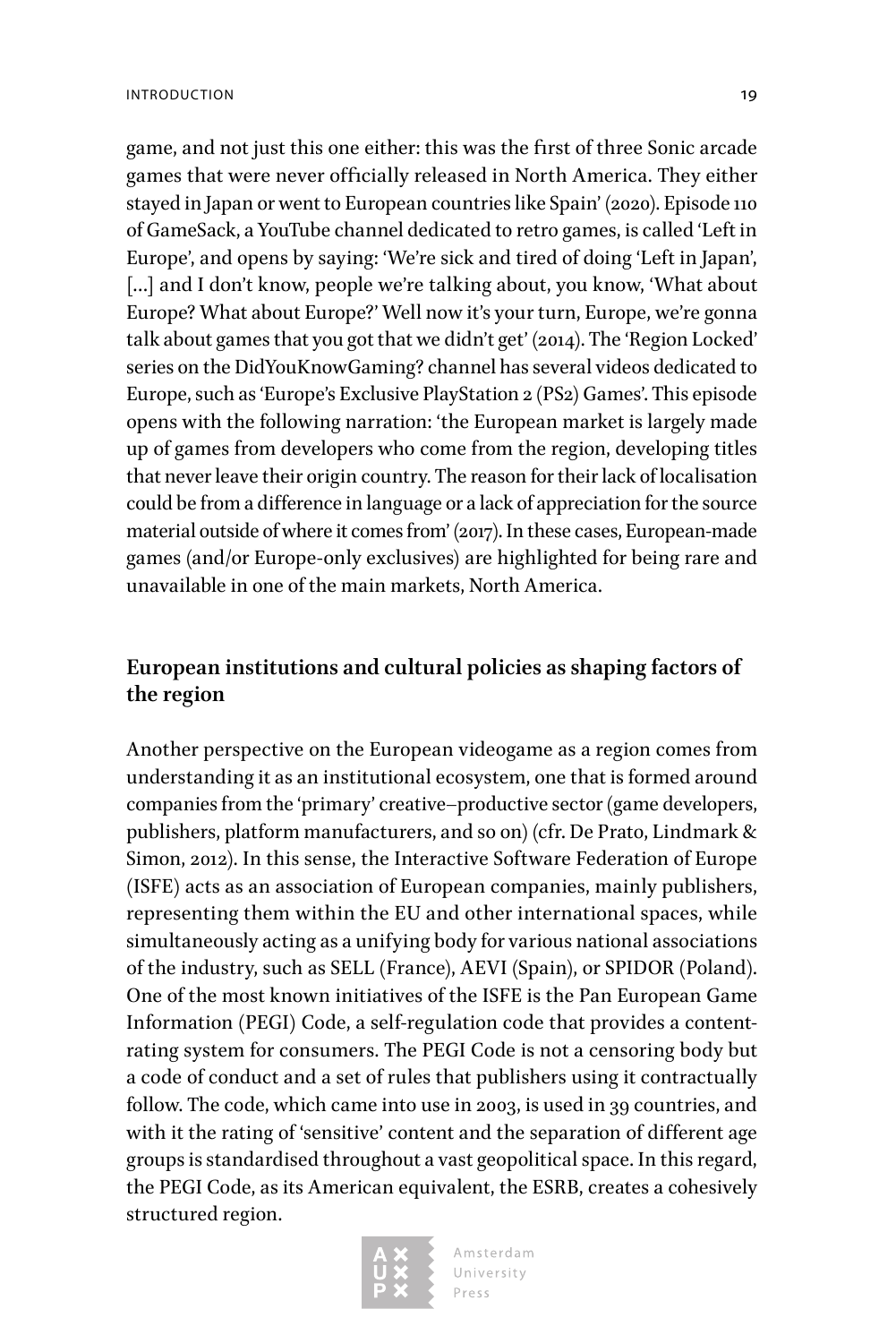State governments and public bodies have become progressively more involved in initiatives and aid programmes to support the sector's development, sometimes encouraged by the aforementioned national associations of game companies. For example, in the Nordic countries we find initiatives such as The Game Incubator, a non-profit organisation promoting the creation of game start-ups and giving support to young entrepreneurs, hosted by the Swedish Gothia Science Park (Skövde) and Lindholmen Science Park (Göteborg), as well as the public aid programmes of the Norwegian Ministry of Culture (Film Institute/Nordic Game), providing sums of up to 80,000 euros per videogame (Pérez Rufi, 2015, pp. 57–58). Nevertheless, public aid programmes have sparked certain controversies over ideological nuances: in 2008, France proposed a tax credit system of 20% on the development costs of videogames with 'cultural content' on the basis of supporting the games industry as part of the cultural industry (as Gaber, 2010, p. 173) has pointed out, 'the question whether digital games belong to the sphere of culture has important implications for European and international economic law, because of the legal safeguards justifying exemptions from the principle of trade liberalisation for cultural purpose'). The backdrop to this concerned the fact that the principal French publisher, Ubisoft, was then shifting production to Canada (Stewart & Misuraca, 2013, p. 71). The French proposal was considered a protectionist measure by parts of the games industry: namely, those global publishers who chose to define themselves as part of the software industry, rather than cultural industry. Nevertheless it got support by the European Games Developers Federation (EGDF) and the European Commission ruled in favour of the French measure in 2007, which was introduced in 2008 (Stewart & Misuraca, 2013, p. 72; for a more detailed explanation of this episode and its implications on EU's cultural policies, see Graber, 2010). After successfully campaigning in the UK, TIGA, the UK games industry trade body, obtained a similar UK concession in 2011, which took the form of Small Firms R&D Tax Credit, worth an estimated seven million euros per year to the industry (Stewart & Misuraca, 2013, p. 72). This difficulty in placing videogames as an industry is common in Europe: in Spain, for instance, the different measures to support it have come from either the Ministry of Culture or the Ministry of Industry, with constant debate as to where videogames actually belong. Bonet (2020, p. 88) highlights the similarities between videogames and other cultural industries, and points that some European scholarship on cultural industries included videogames in their research as early as the late-1980s, such as the Grenoble group (Miège, Pajon, & Saläun, 1986), or Ramón Zallo, from the University of the Basque Country (Zallo, 1988, p. 178). However, their inclusion in a

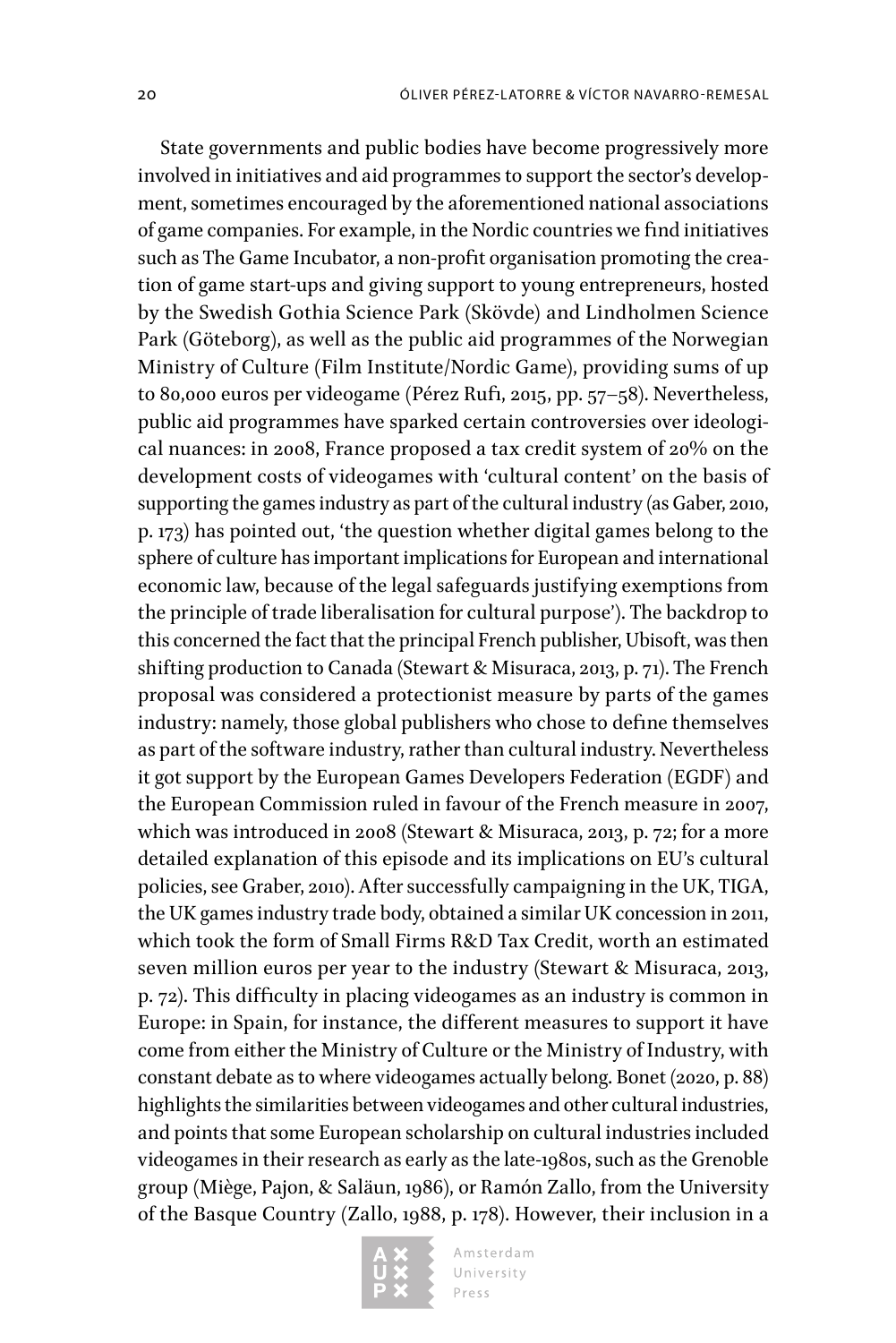structure of public funding still results in these conceptual debates. There seems to be a consensus on the need to support national videogames, but the specifics of this support are still being discussed.

Along with the progressive involvement of national governments in supporting and revitalising the sector, the MEDIA programme of the European Commission has reserved a budget for promoting videogame projects since 2007 (Graber, 2010, p.184). Integrated in the Creative Europe programme since 2014, in recent years the MEDIA programme has highlighted the development of interactive digital content with a substantial narrative component, originality, creativity, and innovation, granting aids of 150,000–10,000 euros for the development of prototypes (Pérez Rufi, 2015, p. 63).

It is still early to say if these European-level efforts will result in a more cohesive space for European videogames, where creativity, production, circulation, and themes and style are shared and combined, or if the European videogame industry will keep being part of the conglomerate idea of 'Western games', with a stylistic hotchpotch identifiable only by not being American or Japanese (or Chinese, the rising contender in the international space of videogames).

#### **Pioneers of the European videogame: a brief historical overview**

Aware of their boundaries or not, European videogames have been shaped by the games (analogue or digital) available in their territories, but have also been shaped by their local culture and media. It is also reasonable to assume that smaller national productions that could never reach America or Japan could reach other countries in their vicinity. This created a supranational circulation network in the continent that added an extra semiotic and stylistic layer to European productions. In this, certain pioneers, technologies, and scenes defined the conditions of possibility for the European videogame.

The origins of the European videogame are marked by what we call 'the *OXO* precedent' . In 1952, Alexander Shafter (Sandy) Douglas, a student at Cambridge University (England) created a simple version of noughts and crosses called *OXO* as part of his thesis on human–computer interaction. For Douglas, the thesis was the start of a fruitful career as a researcher and university professor, but *OXO* was gradually forgotten. Ten years later, a group of MIT students, Steve Russell, Martin Graetz, and Wayne Witaenem, thought that programming a simple game would be the best way of testing the limits of the faculty computer DEC PDP-1; the result was *Spacewar!* (1962). Unlike *OXO*, *Spacewar!* would make its way onto the market, through the

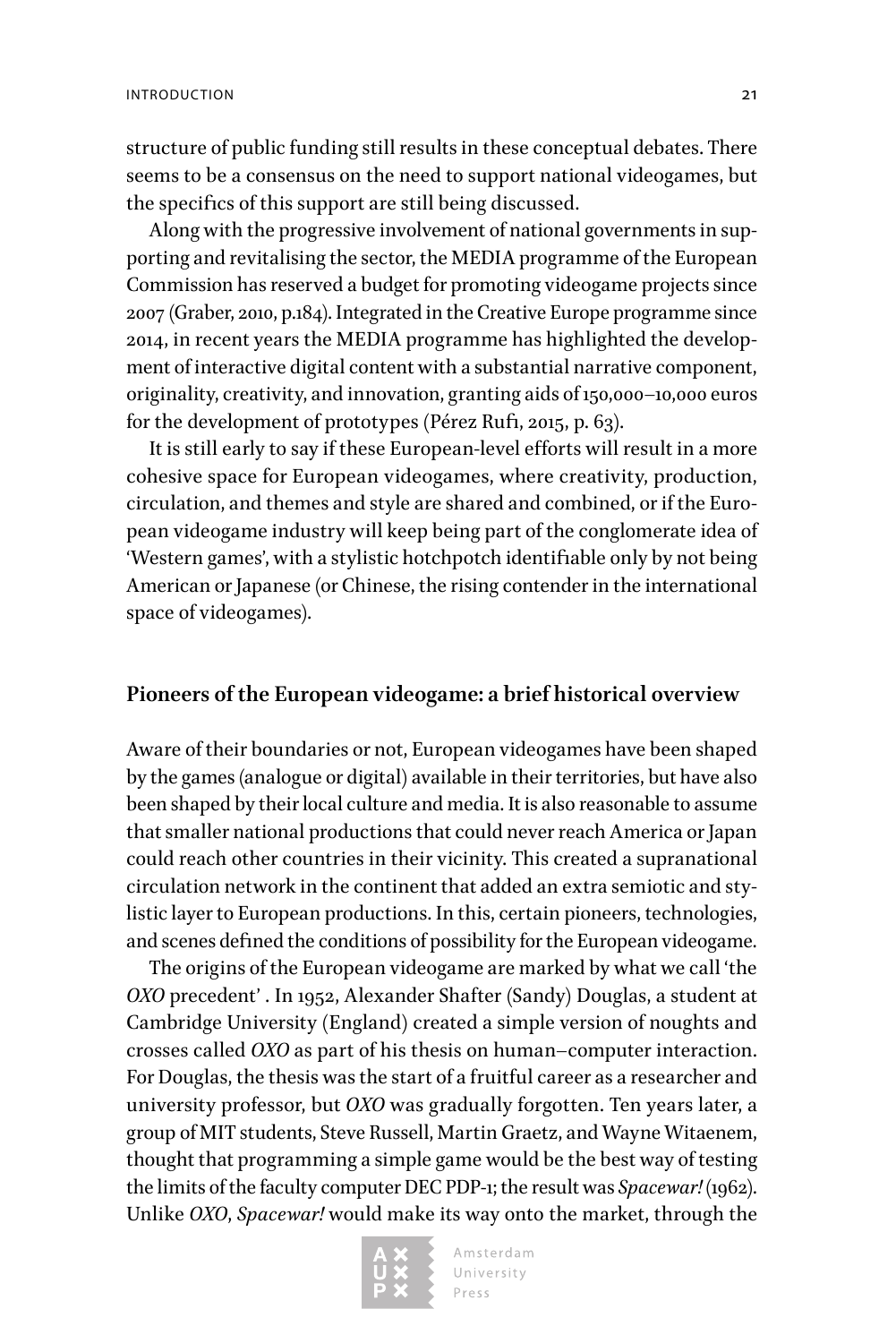first coin-op videogame: *Computer Space* (Nutting Associates, 1971). Over time, the '*OXO* case' would become a significant precedent in European videogame history: capacity for innovation and creative talent, prestigious European development studios, but a minor role in the videogame 'business', away from the powerful companies of the United States and Japan (Pérez-Latorre, 2013).

Something similar happened with *MUD: Multi-User Dungeon* (1980), an experiment by two Essex University students, Richard Bartle and Roy Trubshaw, to combine *Colossal Cave Adventure* (Crowther & Woods, 1976–1977) with traditional role-playing games in a multi-user environment. *MUD*  became the first online multi-user videogame in history. Trubshaw and Bartle were 24 years ahead of the great success of *World of Warcraft*, but from a commercial angle it would seem that it was too early (Egenfeldt-Nielsen et al., 2008, p. 71). Long before the popularisation of the Internet and broadband, the concept of an online multiplayer role-playing videogame was fascinating but more as a 'promise' than as a feasible reality for the market. Moreover, it is worth mentioning that in 1983 the French government rolled out the computer network Minitel, a predecessor to the modern Internet, which became a cultural phenomenon in the country (Mailland & Driscoll, 2017).

According to Fernández-Vara and Foddy, '[o]ne of the major technical divergences between European games and the games of the United States and Japan came from the difference in the available platforms' (2017, p. 2). Shortly before the (American) crash of 1983, the ZX Spectrum, an 8-bit personal computer with a cassette interface, was released in the UK and became a very popular game platform in Europe, followed soon by Amstrad CPC. Small development studios formed by young programmers who were passionate about videogames, called popularly 'bedroom coders' (Wade, 2016), started to spring up around these microcomputers. Some of them later became 'myths' of the industry, such as Ultimate Play The Game (later Rare) and Codemasters. In Spain, for example, this period is romanticised as 'the Golden Age of Spanish videogames', with games such as *La abadía del crimen* (OperaSoft, 1987), an unofficial adaptation of Umberto Eco's *The Name of the Rose*, achieving cult status. The game is still remembered today: to commemorate its  $30^{\text{th}}$  anniversary, the Spanish post office released a stamp set based on the game.

Between the mid-late 1980s and the early 1990s, European developers started to achieve international successes with a certain regularity: strategy videogames, such as *Populous* (Bullfrog, 1989) and *North and South*  (Infogrames, 1989); car racing games by the English company Magnetic Fields, such as *Lotus Esprit Turbo Challenge* (1990) and *Super Cars* (1990);

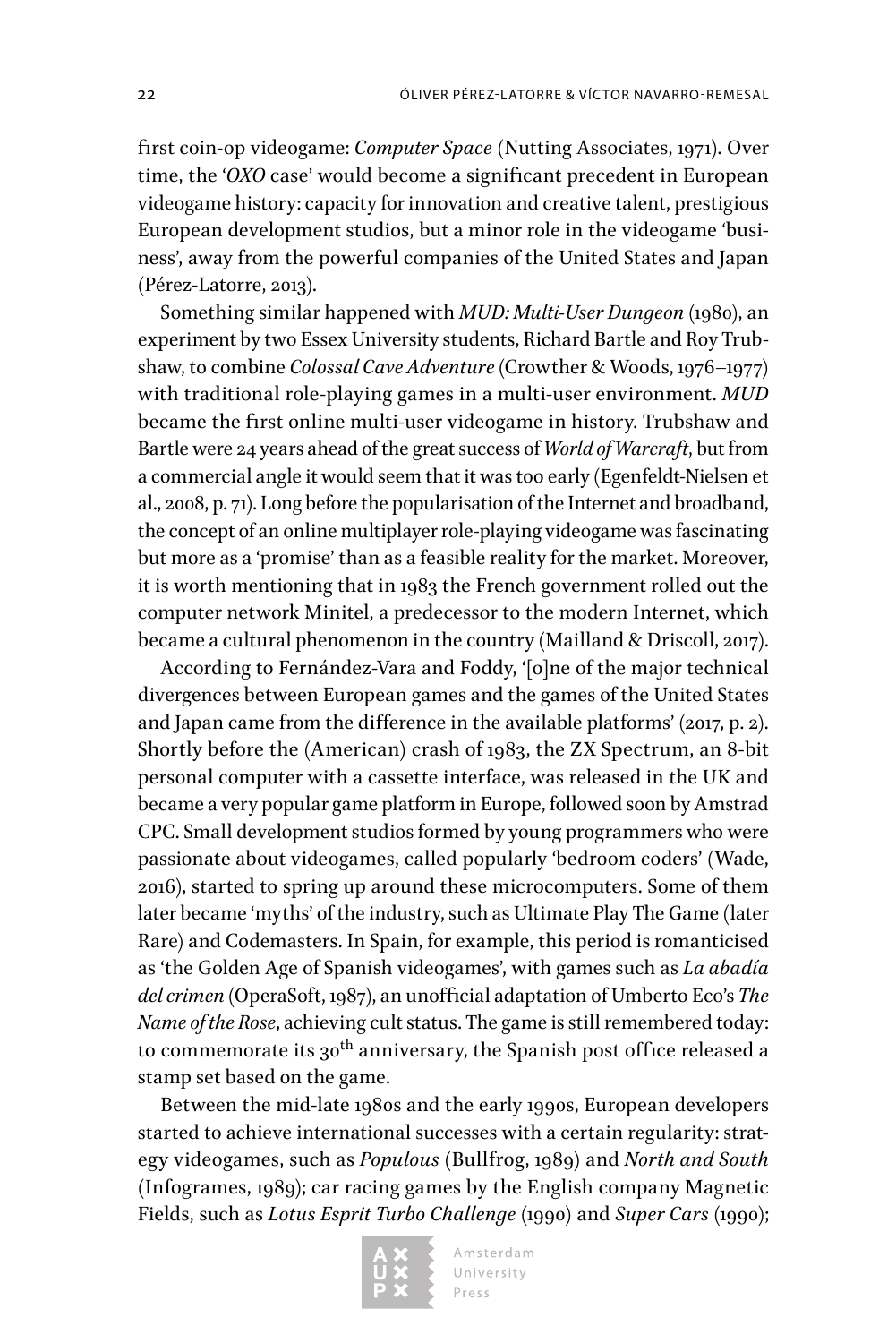the 'drifting' space travel game *Elite* by David Braben and Ian Bell (1984), an open-ended game without a narrative storyline or predefined objectives (Egenfeldt-Nielsen et al., 2008, pp. 59–78); and, of course, the unforgettable Russian videogame *Tetris* (Pajitnov, 1984). Popular football series such as *Kick Off* (Dino Dini/Anco Software, 1989–) and *Sensible Soccer* (Sensible Software, 1992–) were also released at this time. Europe, and in particular France, was also one of the pioneers of playable horror, with Ubisoft's first game, an unofficial adaptation of George A. Romero's *Dawn of the Dead*  (1978) called *Zombie* (1986) and, later, *Alone in the Dark* (Infogrames, 1993), the first 3D survival horror game.

The 1990s saw the arrival and consolidation of other iconic franchises and innovative works that achieved global success, such as *Tomb Raider*  (Core Design, 1996), *Grand Theft Auto* (DMA Design, 1997), 'comic strategy' games such as *Lemmings* (DMA Design, 1991) and *Worms* (Team17, 1995), *Flashback* (Delphine Software, 1992), and *Rayman* (Ubisoft, 1995). By the end of the decade, the videogame industry had become fully global and the Internet was starting to enter civil society, and by that time Europe had its own traditions, trends, and styles, developed in parallel with more global games and often limited to their countries of origin. The cases mentioned above, together with productions from Portugal, Italy, Finland, and many others that could not be included in this brief summary, paved the way for Quantic Dream, Dontnod, Playdead, Remedy, King, Supercell, Rovio, Amanita, CD Projekt, and many others from today.

# **Common trends and traits of European videogames: on the European videogame imaginary**

We have argued the case for Europe as a videogame 'region' and for the European videogame as a category. But is there a European videogame imaginary? If so, how can we begin to define it and identify some of its characteristic traits and traditions? Before we look at the in-depth analyses in each chapter of this book, we can sketch an overview as an introduction to this question.

## **I. Realism and social commentary**

In contrast with the great evasive fantasy epics of big-budget videogames from Japan and the United States, realism, social commentary, and the videogame as an instrument for critical reflection began to become relevant

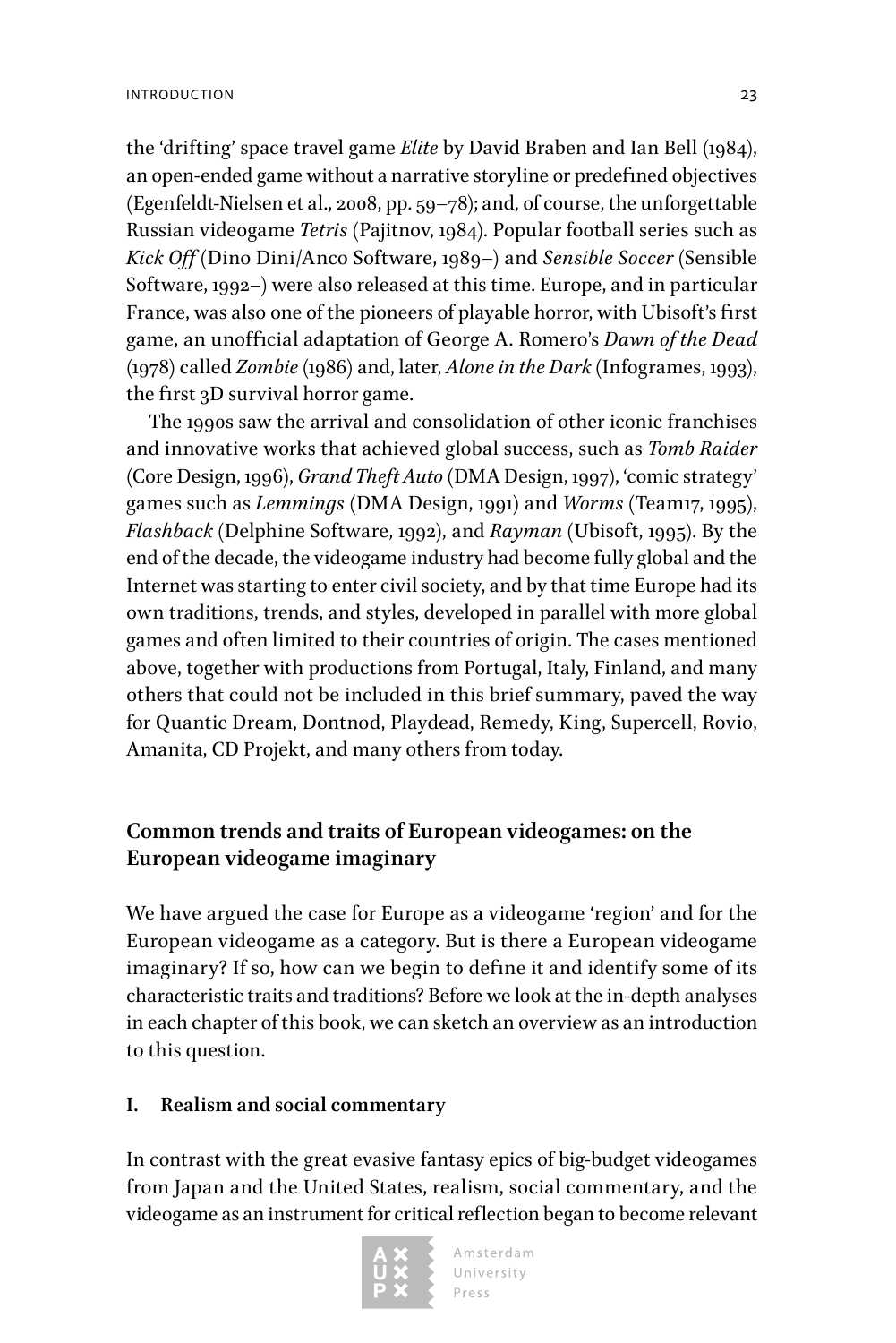quite early in the history of the European videogame. The origins of this current can be traced to a key aspect of the so-called 'French touch' of the videogames of the 1980s, led by authors such as Louis Le Breton and Bertran Brocard (on the history of French videogames, see Blanchet and Montagnon (2020), and Alexis Blanchet's chapter in this book). These and other French creators set out to create videogames that were 'more closely linked to reality', sometimes addressing politically charged issues, such as authoritarian governments (*Méme les pommes de terre ont des yeux*, Froggy Software, 1985) or slavery and the organisation of revolts in eighteenth-century Martinique (*Freedom: rebels in the darkness*, Coktel Vision, 1988) (Donovan, 2010, pp. 126–130). Later, the political videogame found an 'Italian connection' that would become emblematic of European production: La Molleindustria, promoted by Paolo Pedercini, has created some of the sharpest and most irreverent mini-games for reflecting critically on the dark side of capitalism (*McDonald's videogame*, *Phone Story*), labour alienation (*Every day the same dream*), religion (*Run, Jesus Run!*), and the trivialisation of war in the age of drones (*Unmanned*). Recently, the success of *Life Is Strange*, by the French company Dontnod Entertainment (2015–), marks other possible lines of development of this European videogame 'tradition': the videogame oriented towards drama and human relations, in this case linked to a story of maturing or a *Bildungsroman*, with a parallel social commentary: Dontnod's games address issues like bullying, racial conflict, and concern for the environment.

A different approach to social commentary in the videogame can be found in dystopian parables. Contemporary concerns commonly associated with European thinkers, including the entertainment society (Adorno and the Frankfurt School), emotional manipulation (Aldous Huxley), and the surveillance society (Foucault), resonate in recent dystopias of European videogames: the world governed by emotional engineering in *Red Strings Club* (Deconstructeam, 2018) and *Paranoia: Happiness is Mandatory* (Black Shamrock, 2019), video-surveillance in *Do Not Feed The Monkeys* (Fictiorama Studios, 2018), or the ultra-gamified futures that Lawrence Lek recreates in his playable art installations: 'PlayStation' and '2065'.

From another angle, some works bring social/historical discourse to the fore, approaching what we could consider to be an interactive docudrama. Attentat 1942, from Charles University in Prague (2017), combines archive footage, victim testimonies, and interactive scenes to recount the days of the Nazi occupation of Czechoslovakia. With a related focus, *Through the Darkest of Times*, created in Germany (Paintbucket Games, 2019), recreates the days before the rise of Nazism, giving the player an (anti-)empathic experience.

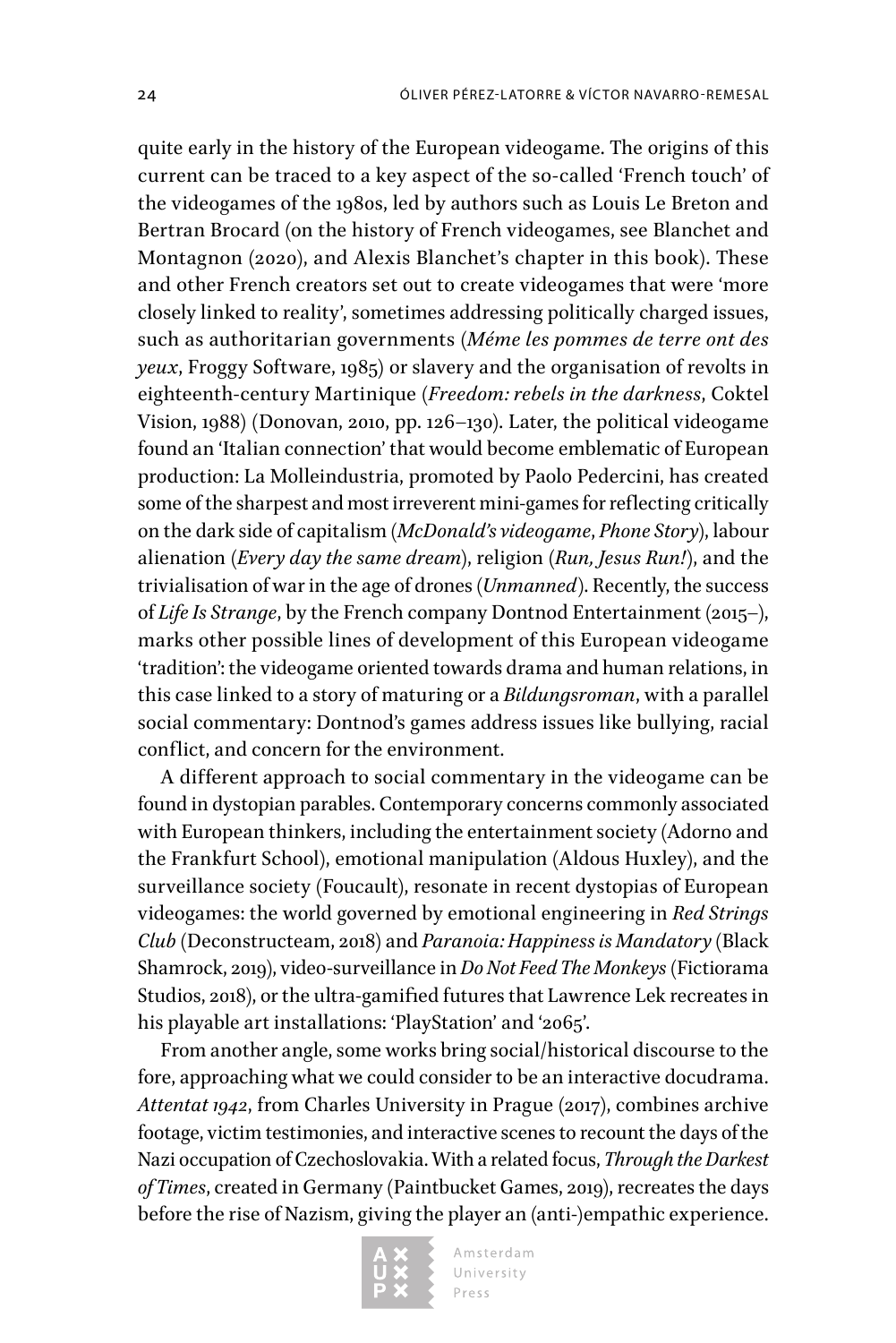#### **II. Humour, satire, parody**

The European traditions of locally flavoured comedy, parody humour, picaresque novels, or antihero comics also began to stand out as notable features of European videogame production in the 1980s and 1990s (Pérez-Latorre, 2013). A significant precursor was Codemasters' *Advanced Lawnmower Simulator*, a parody lawn mower simulator, the source code of which was originally published in *Your Sinclair* magazine. Donovan (2010, pp. 115–118) highlighted the notable presence of surreal humour in the first era of British videogames, with examples such as *Manic Miner* (Bug-Byte, 1983) and *Jet Set Willy* (Software Projects), which at various times were evocative of the humour of Monty Python. Other works with a particular humoristic touch were *Everyone is a Wally* (Mikro Gen, 1985), which starred anti-heroes such as a mechanic and an electrician, who the player had to help simply 'survive' a normal working day, and *Skool Daze* (David Reidy, 1985), which was about a boy who the player helped to pull pranks at school and, ultimately, steal his report from the principal's office.

The Spanish videogame of the 80s was also characterised by its commitment to humour and parody. *La Pulga*, the first commercialised Spanish videogame (Indescomp, 1983), already contained a parodic science-fiction introduction (the narrative premise being the space accident of a flea who is the pilot of the space probe 'Onion X7'). *Sir Fred* (Made in Spain, 1986) starred a long-nosed, big-bellied medieval knight, and *Abu Simbel Profanation* (Dinamic Software, 1985) portrayed a protagonist, Johny [sic] Jones, whose name evoked Indiana Jones but who simply appeared on the screen as a pixelated two-legged ball with eyes. Pretext of the game being that Johny Jones had been the victim of a curse that had reduced his body to just his potato nose (on the history and imaginaries of Spanish videogames of the 1980s, see Esteve, 2012, and Fernández-Vara's chapter in this book).

Later, the British designer Peter Molyneux would build a reputation as a creator of ironic simulators: *Black & White* (Lionhead Studios, 2001) can be defined as a 'God simulator' where the player's challenge is to knead a collection of religious fanatics, and *The Movies* (Lionhead Studios, 2005) is a humoristic simulation of the Hollywood film industry. But it is surely *Grand Theft Auto*, originally created by Scottish studio DMA Design (now Rockstar North) in 1998, that is the most popular European videogame satire: a sarcastic macro-tale of the American dream and of how violence and moral degradation end up being essential for getting out of the 'well' of poverty or debt in a supposedly free city full of neon lights, as in this famous 'replica' of New York that is Liberty City.

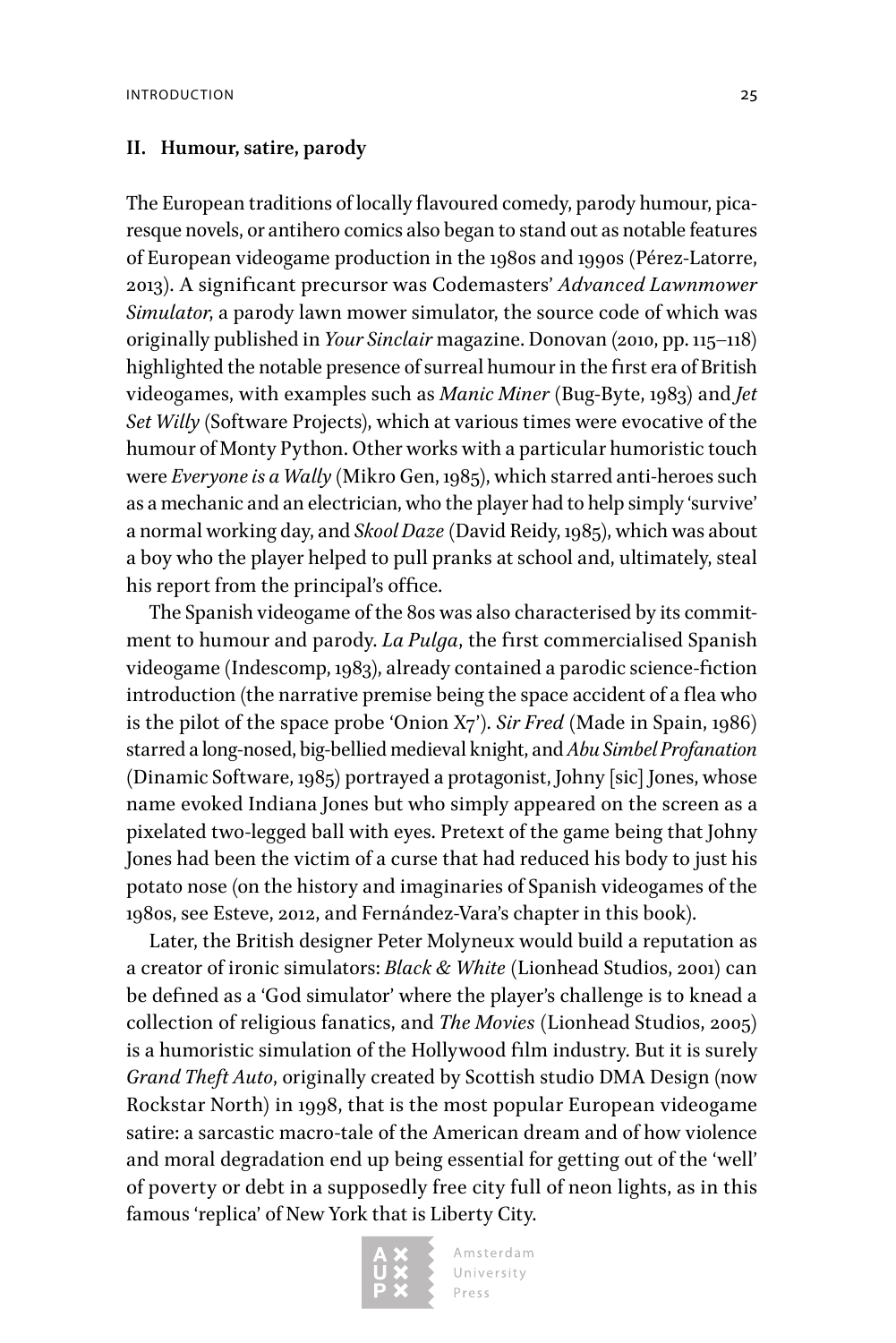#### **III. Euro-strategy**

If there is a pre-existing European 'seal' in the game culture, it is that of the 'Eurogame' board games. The concept 'Eurogame' refers to a type of board game whose origin and main references are German, although it has spread throughout Europe and become a kind of 'European style' in board game design. 'Eurogames' are commonly designed to play with the family and are characterised by a gameplay without narrative pretensions (in the strong sense of the term), and where victory does not consist in 'destroying' the other, but generally in obtaining more points than rival players in a 'comparative' competition (Woods, 2012; see also Anton Planells' chapter in this book). Some classic references are *Carcassonne*, *Alhambra*, and *Catan*. The Eurogame style is best understood by contrasting it with the disparagingly labelled '*ameritrash*': board games that simulate fantasy worlds, proposing fictional roles and experiences of narrative evasion, usually linked to niches of fan culture (science fiction, Tolkien, Lovecraft, etc.), and often based on mechanics of action and violent confrontation. The latter is particularly significant since the origin of the Eurogame is linked to Germany's particular sensitivity—for historical reasons—to games that glorify violence and war. This was a determining factor for exploring and consolidating a strategic but non-warmongering style of board game, oriented towards mechanics of construction, management, resource optimisation, etc.

The popularity of the strategy game in Germany is reflected in the videogame world through strategy and management sagas such as *Anno* (Sunflowers, 1998–), *Settlers* (Bluebyte, 1993), *Farming simulator* (Giants Software, 2008–), and the browser-based *OGame* (Gameforge, 2002). Certainly, some of these videogames have a relevant component of war strategy, and in this sense they do not fit into the canonical pattern of the Eurogame, but in any case they are unmarked by the 'tangible' realistic violence of first-person shooters in the videogame context. On the other hand, in recent years the mobile games of the Finnish company Supercell, *Clash of Clans* (2012) and *Clash Royale* (2016), have become hugely popular. These games involve direct confrontation with an enemy, which is to be eliminated, along with other features closer to the Eurogame, such as the importance of mechanics of management, construction, and optimisation of resources, cartoon aesthetics, and the spirit of casual play.

Finally, as a bridge between the previous point and the strategy game, it should be remembered that in the 1990s a kind of European sub-genre of videogames became popular: the 'strategic comedy' (Pérez-Latorre, 2013). Distancing themselves from the great civilising races (*Civilization*, *Age of* 

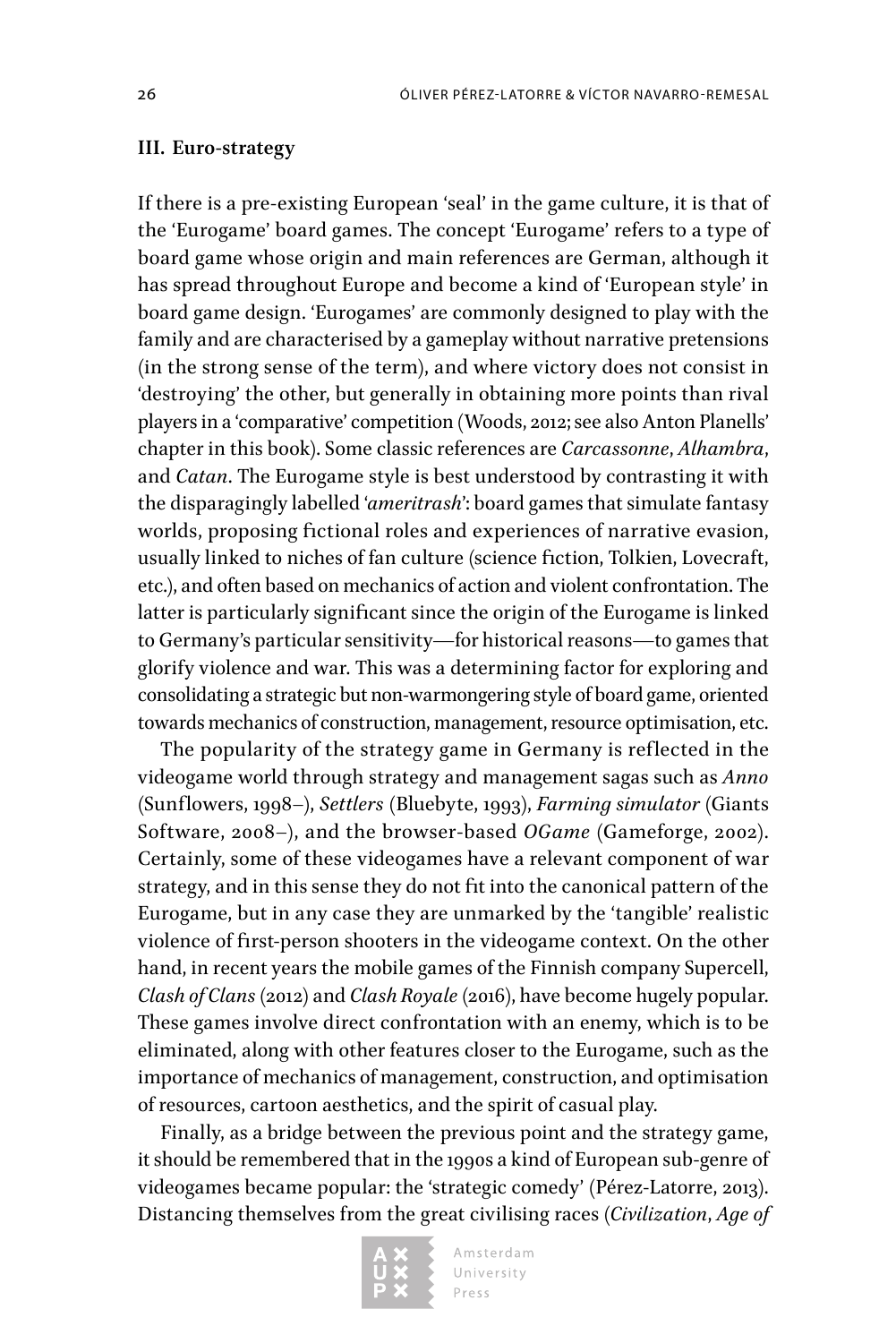*Empires*) and epic battles in science fiction worlds (*Starcraft*), some European studios infused humour and comedy into the strategy videogame: *North & South*, from the French company Infogrames (1989) and based on the eponymous comic, included visual gags between contests; *Lemmings* (DMA Design, 1991) replaced the usual armies with a group of cute green-haired creatures; and *Worms* (Team 17) posed almost surreal skirmishes between two groups of worms who were Rambo fans.

## **IV. Euro-indieness and authorship**

Long before the rewriting of the videogame indie culture in the documentary *Indie Game: The Movie* (Swirsky & Pajot, 2012), indie games already existed and their epicentre was located in Europe, in particular in the UK. The phenomenon of the 'bedroom coders' in the 1980s was marked by the success of young amateurs, from Matthew Smith to Ultimate Play the Game, who conquered the imaginary of microcomputers. However, this was an indie movement far different from the current one in the sense that it did not have such a marked artistic, anti-mainstream, and/or 'alternative' discourse on the part of the creators, nor an institutional ecosystem surrounding it such as surrounds the indie movement today (indie festivals, indie communities, etc.). More than with the romantic idea of the 'author videogame', the European pre-indie was connected to the demo-scene: communities of programming fans who played to *crack* computer games, who inserted pirate *intros* at the beginning of the games, and who would meet to hold competitions to do so. In countries such as Czechoslovakia, Italy, the Netherlands, and Finland, the demo scene was very popular in the late 1970s and throughout much of the 1980s, giving European videogame culture a remarkable community component and a connection to hacker culture.

Regarding the artistic discourse of independent authorship, Pierre Bourdieu (1992) traced its genesis in the French bohemia of the 19<sup>th</sup> century, a cultural style that would be renewed in the *politique des auteurs* of French cinema from 1950s onwards. We can find certain echoes of this in the history of the European videogame: behind the above-mentioned 'French touch' of the 1980s both social commentary and a certain emphasis on authorship merged; later on, in March 2006, the French government was a pioneer in awarding a Medal of the Arts to videogame authors Michel Ancel, Frederick Raynal, and Shigeru Miyamoto. The same year, the Manifesto of the Belgian artists Tale of Tales included a second 'commandment' that explicitly said: 'Be an author'. Anecdotally, in the special edition of the  $20^{th}$  anniversary of *Another World* (Delphine Software, 1991), Eric Chahi included a small

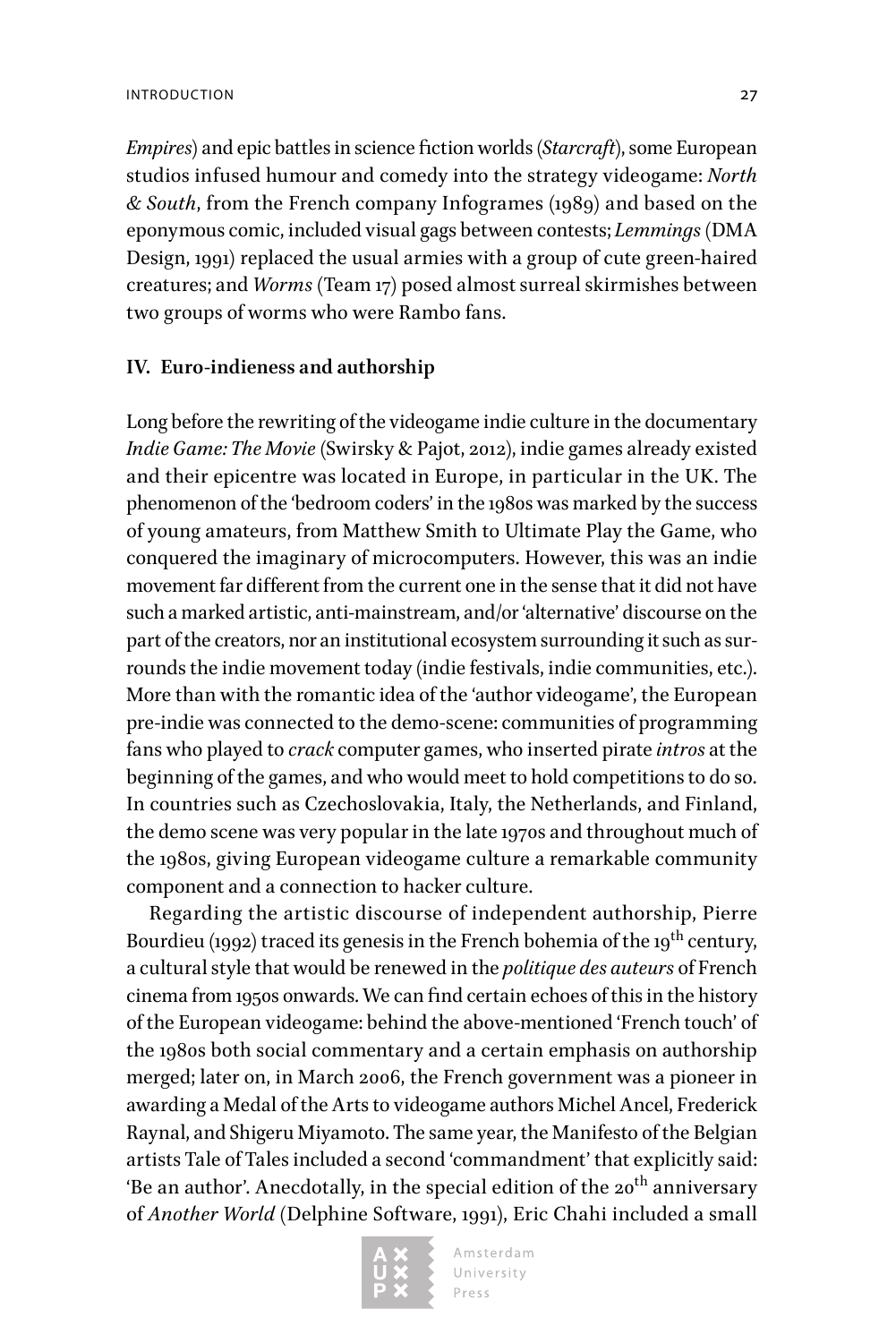documentary on the creative process of the game, reminiscent of a behindthe-scenes making of film; a probably unprecedented gesture that fuelled the projection of his game and of himself as a 'cult' work/author. Finally, some of the most successful forerunners of the contemporary indie game, shortly before its 2011–2013 commercial boom, were Nordic creators and companies, such as Mojang (*Minecraft*, 2009), Petri Purho (*Crayon Physics*, 2009), and Playdead (*Limbo*, 2010). However, so far the artistic indie game discourse has, paradoxically, had its most influential manifestation in the aforementioned documentary *Indie Game: The Movie* (2012), starring North American creators (on indie games and authorship, see Juul, 2019, and Mercè Oliva's chapter in this book).

#### **V. Other traits (and the question of national diversity)**

Undoubtedly, a fundamental feature of the European videogame is related to national diversity and the strong historical and cultural idiosyncrasies of the different European countries, which are reflected in their videogames, although perhaps, as we will discuss, not as much as would be expected.

A clear example can be seen in the communist countries, which in the 1970s and 1980s had different cultural and commercial dynamics than other European countries. Thus, the origins of the videogame in places such as Czechoslovakia, East Germany, or Russia (USSR), were characterised by the dynamism of their programmer communities and trade restrictions, accompanied by particular piracy dynamics, and a strong state involvement, either related to training initiatives or adaptation/localisation of content, according to government criteria (Svelch, 2018; Vacek, 2015; Lange & Liebe, 2015; Fedorov, 2015).

The role of Finland and the Scandinavian countries is linked to the historic influence of Nokia, which can still be noted today in the relevance of the mobile gaming sector in this part of Europe, from *Angry Birds* (Rovio, 2009/ Finland) to the more recent successes of the Swedish company King (*Candy Crush*), and the Finnish Supercell (*Clash of Clans*, *Clash Royale*) (Supercell was bought by the Chinese publisher Tencent in 2016). Moreover, there is a certain polarity of production styles in these countries: the contrast between 'dreams' of AAA productions and highly influential indie companies. Thus, Nordic blockbusters such as *Hitman* (IO Interactive, 2000–)*, Battlefield* (DICE, 2002–), and *Max Payne* (Remedy Entertainment, 2001–) coexist with small cult creations such as *Limbo* and *Inside* (Playdead, 2010, 2016)(Mäyrä, 2015, pp. 165–166). In another order of things, Denmark and Finland also stand out for the crucial role played by their universities (IT University of

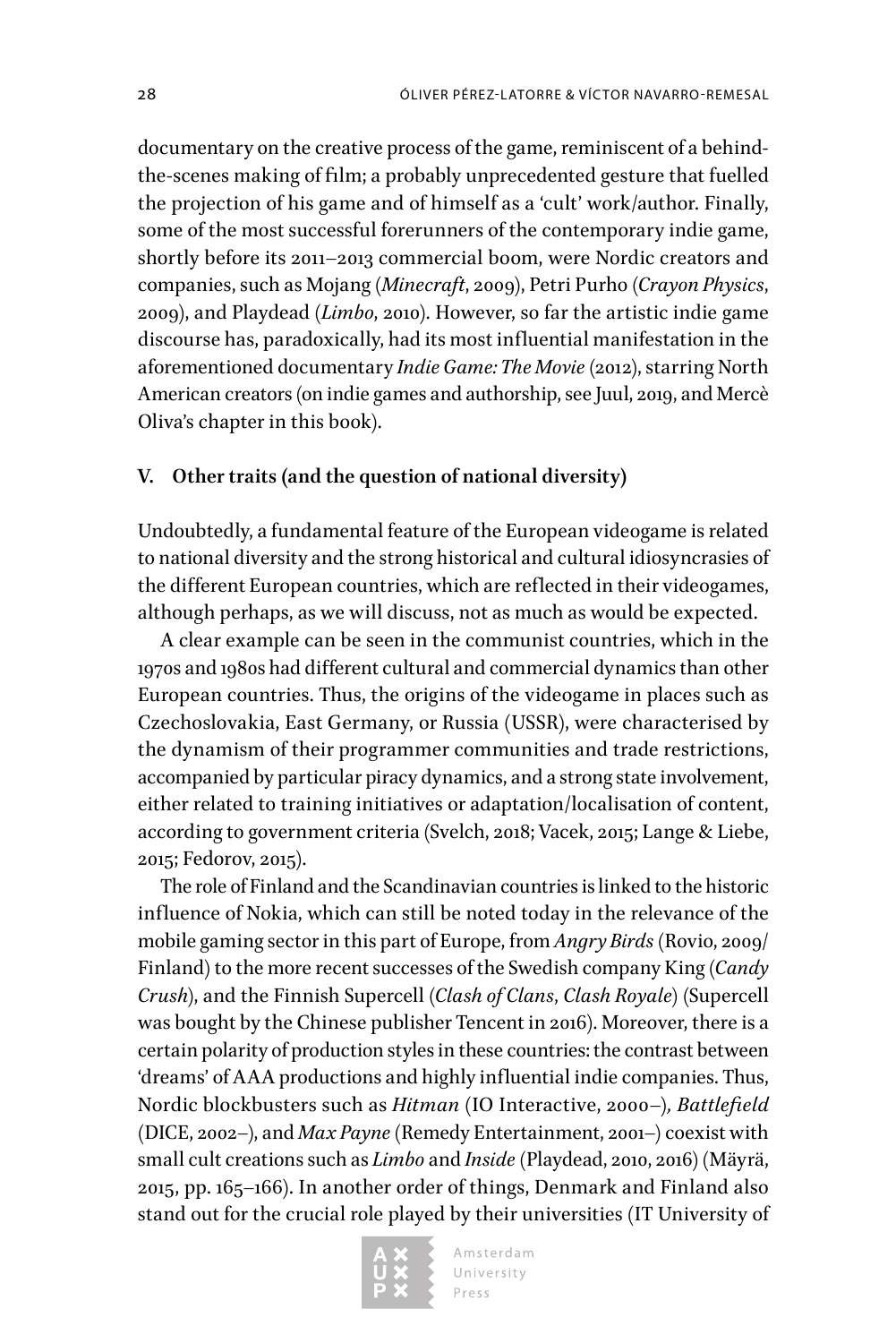Copenhagen, University of Tampere, etc.) in first promoting Game Studies, the study of videogames as cultural and aesthetic objects.

In Italy, iconic companies such as Simulmondo and Milestone based their success on creating videogames that respond to traditional passions of the Italian public: soccer, sports, motor racing, and motorcycling, along with videogame adaptations of cult Italian comics, such as *Dylan Dog* (Simulmondo, 1992–1999). More recently, gamification and serious games have also had a prominent presence in Italy, through companies such as Spinvector and TiconBlu. E-sports, through pioneering companies such as NGI, have got a strong position in the national industry and wide public following (Gandolfi, 2015). In the Netherlands, companies oriented towards serious games, such as V-Step, E-semble, Ranj Serious, and Grendel games, have played a leading role in recent years, practically overshadowing companies oriented towards conventional videogame entertainment (van Grinsven & Raessens, 2015, p. 364). In Russia, beyond the iconic *Tetris*, the production of online games, videogames linked to social media, and casual videogames for mobile phones currently predominates through companies such as Crazy Panda and Zeptolab. Finally, Central and Eastern European creators have a more visible presence in the continent in recent years, with remarkable successes in both mainstream and indie fields, such as the videogames of the transmedia franchise *The Witcher* (Poland, CD Projekt RED, 2007–) and Amanita Design's artistic games (Czech Republic, 2003–).

Nevertheless, some authors point out a certain shortage of narratives based on national history and folklore in the creation of videogames. Enrico Gandolfi (2015: 310) highlights this with some irony: Italian culture has provided references and inspiration to very diverse emblematic creations in the history of the videogame: Super Mario, Ezio Auditore, the stories of the mafia, and *Rome: Total War* (UK, Creative Assembly, 2004–); however, paradoxically, the history of Italy and Italian folklore have a (comparatively) rather poor resonance in the productions of Italian companies. Regarding Finland, Frans Mäyrä (2015, p. 165) has also pointed out that its most popular productions function fundamentally as pastiches of international references (film noir plus the bullet-time of *Matrix* in *Max Payne*, for example). As a possible factor behind this it is worth observing that, all over Europe, it seems that in the specific training programmes for videogame creation, technical (and business) competences tend to predominate, while humanistic training has a far smaller presence. Some recent examples, by way of exception, are *Year Walk* (Simogo, 2013), a horror walking simulator based on the old Swedish tradition called *Arsgang*, and *Blasphemous* (Game Kitchen, 2019), a Spanish videogame inspired by Goya's pictorial imagery.

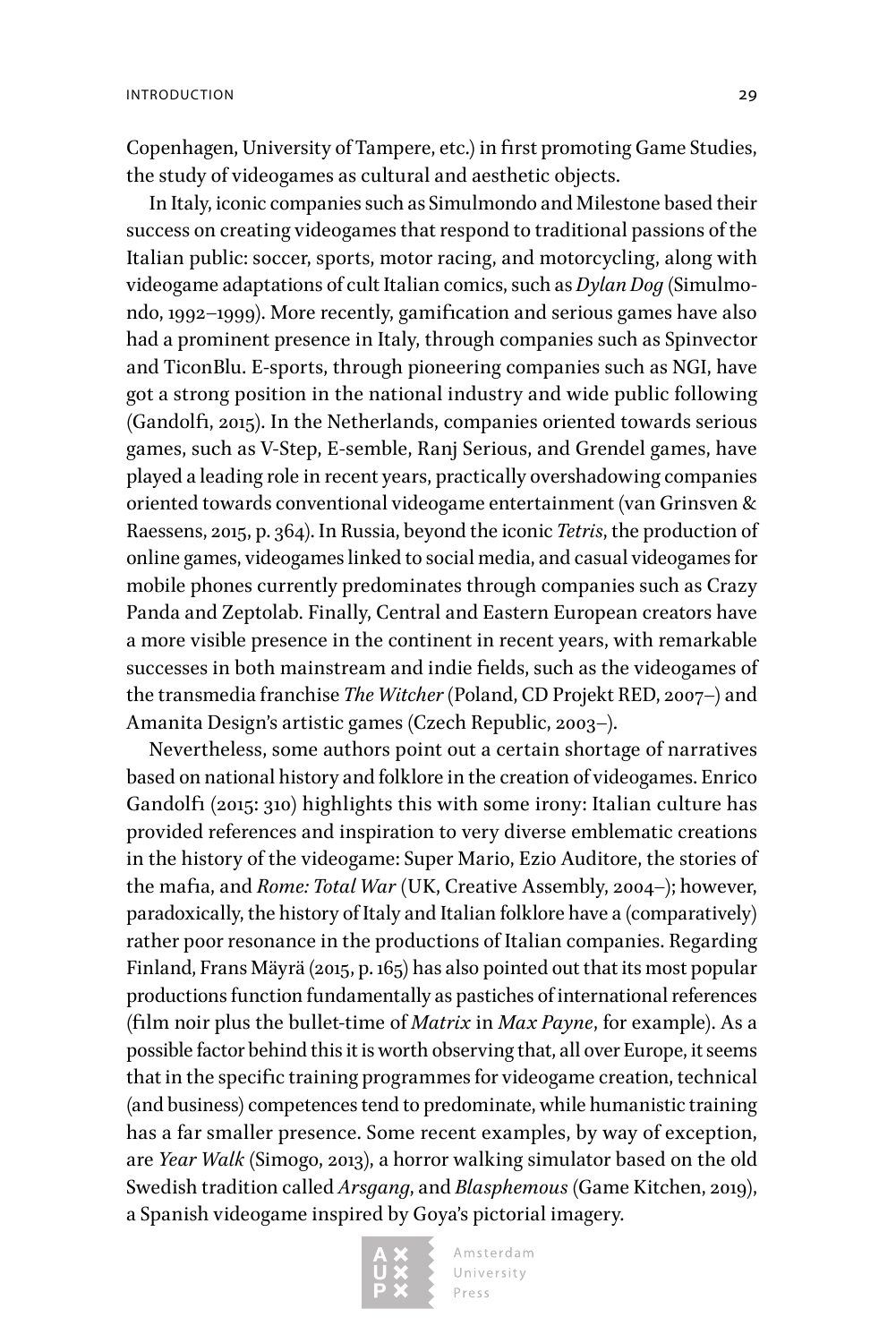# **The many faces of the European videogame: an overview of this book**

This brief introduction does not aim to be a comprehensive portrait or conceptualisation of what can be called the European videogame, but an invitation to think about it and its very existence as a concept. And this, again, is the endeavour of this book and the challenge we posed to the contributors: not to centre on a single object seeking for a unitarian definition, but to explore the many ways we can inquire into the Europeanness of games made in the continent, to interrogate them from many different European perspectives and traditions, and to problematise this cultural space as something different from America and Japan without reducing it to a false homogeneity. It is far from our intention to describe what a European videogame should be. We are looking for diversity in dialogue, for the formation of a shared cultural space, for (multi)local agency within an industry and a culture that are, from its inception and in its many practices, highly transnational.

With these goals in mind and keeping in mind the challenges of European game studies described by Torill Mortensen in the prologue, the book is divided into two main sections. The first is dedicated to 'national stories' that illustrate, in several ways, the many peculiarities and even eccentricities of game production and gaming culture in different European countries, from underground works to idiosyncratic uses of platforms. Although not strictly limited to a historical approach, history is a very important part of this section, as its authors look back to foundational moments where videogames were not fully established as a cultural industry and intra-European exchanges were even less common than they are today. As such, these chapters show a fragmented and disconnected Europe, one in which videogames began growing in parallel, heavily influenced both by American and Japanese games and local traditions.

In the first chapter, Clara Fernández-Vara uses the concept of 'national games' to address what distinguishes Spanish videogames and how they express a historical and cultural identity. With this, Fernández Vara shows an example of how 'national games' precede 'European videogames'. In a similar note, Alexis Blanchett explores, in the second chapter, the cultural specificities of French videogames in the 1980s and their creative sources, in particular the social commentary and 'caricatural' humour in the adventure genre. The unlikely success of the Japanese microcomputer Sharp MZ-800 in Communist-era Czechoslovakia is the focus of the third chapter, in which Jaroslav Švelch studies this 'minor platform' through a combination of platform

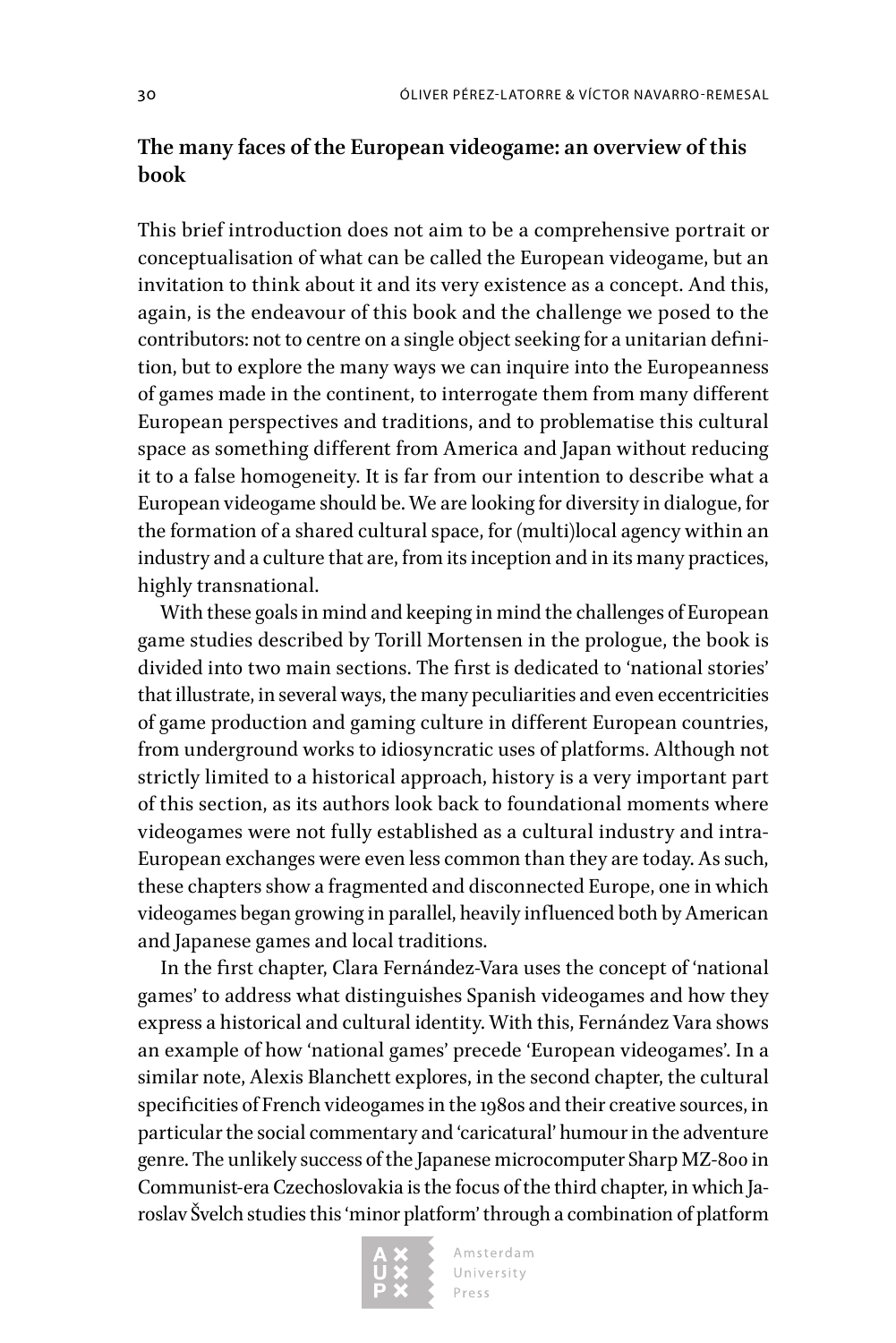studies, feminist critique, and the microhistories of individual users. Many European countries, as this chapter shows, entered the videogame industry as secondary markets for international forces, often unplanned and even unmanaged. This resulted in many amateur productions, where the lack of funding and expertise was compensated by a freer take on themes and tone. As an example of this, in the fourth chapter, Susanna Paasonen and Veli-Matti Karhulahti take a look at the development and history of Finnish pre-Internet DIY labour through the study of 'fuck games': amateur productions dealing

with sexually explicit content. Some of the chapters in this section are the first time their subjects have been approached, or at least provide initial investigations of these subjects from a scholarly perspective. The European videogame has seldom been historicised. Museums have a very important part to play in filling that gap, and Europe is, thankfully, rising up to the challenge. To name a few, Berlin has the Computerspiele Museum, Rome the VIGAMUS (Video Game Museum of Rome), and Tampere the Finnish Museum of Games, which are dedicated exclusively to national productions. That is why we close this section with James Newman, writing from his double perspective as a scholar and as the curator of the National Videogame Archive of the National Science and Media Museum in Bradford. Newman questions the rigidity of videogames as an object by discussing ports and clones, focusing on a minor European platform, the Dragon 32 computer, and its many versions of Donkey Kong and Cuthbert games. Here we see, again, not a clear set of European-specific traits in local productions but a challenge to the very idea of the 'European videogame', with a palimpsest of games and intellectual properties written across a vast tapestry of international hardware. If we are to arrive at a shared European game culture, we need to start with the often messy and unruly national stories and histories in Europe.

And yet, the European videogame, however feeble in its structure and identity, exists beyond atomised national spaces. The second section brings together several transnational approaches that highlight connections in the continent. In the sixth chapter, Manuel Garin studies the many adaptations of two iconic European comic books, *Asterix* and *Tintin*, made by international teams across Europe. Not only are these games developed by intra-European teams, but they use franchises and characters beloved in many European countries and come from a cultural industry where Europeanness is a clearer descriptor: comic books. Hergé, Uderzo and Goscinny, Pratt, and Ibáñez are undoubtedly European. Could the same be said about European gamemakers? Mercè Oliva analyses, in the seventh chapter, how European videogames deal with 'authorism' and '*auteur* politics', and how these ideas shape how European creators see work and creative authority and power.

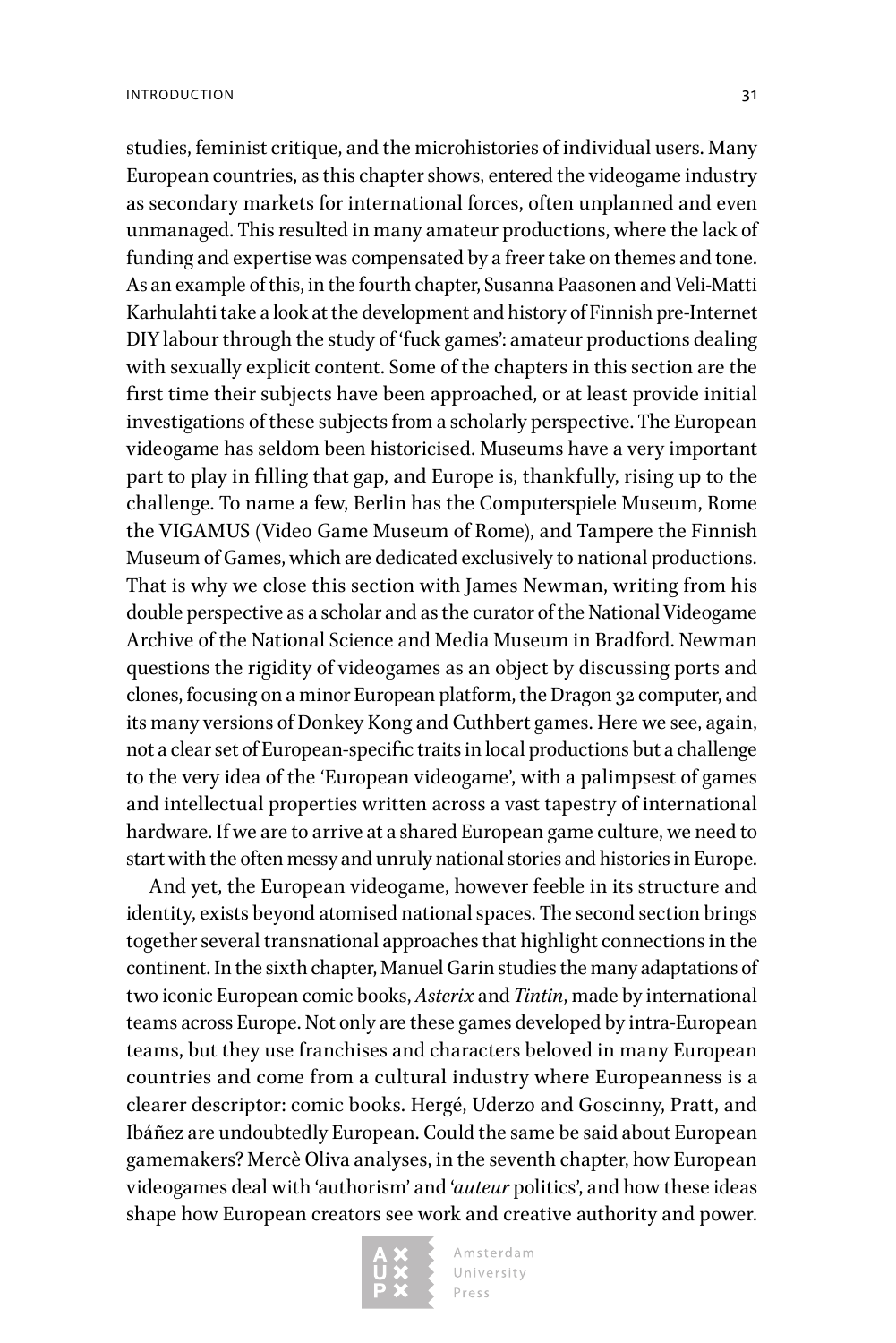European culture has its own coordinates, and philosophy is a central part of that. That is why this section includes a proposal to understand games from European philosophical perspectives. In the seventh chapter, Stefano Gualeni and Daniel Vella introduce the concept of 'existential ludology', a distinct European tradition that theorises games through the lens of existential philosophy, studying how digital games reflect the system of thought in which they emerged. In a similar vein, Anton Planells studies, in the ninth chapter, how European board games set in Europe use the structural metaphors of simulation to reflect on the individual evolution of the European subject and its circumstances. Finally, in the tenth chapter, Nelson Zagalo considers how realism and drama have been used in European games and, in particular, how the past decade has brought about productions that can be considered 'naturalistic'. If the first section showed a fragmented and chaotic European game space, this section underscores the connections, the possibilities, the dialogues.

Historically, Europe has not had its own established hardware platforms beyond the microcomputers of the 1980s or rare attempts at the console market like the Overkal or the Nokia N-Gage, nor has it had many major publishers in the industry. But, above all, it has never had its own 'story', a defined and recognisable supranational narrative through which it can understand its past, find new motivations, and build its own mythology, with benchmark works, companies, and creators. As Torill Mortensen shows in the introduction, Europe has a long history of studying games, shaping the field of game studies, and creating bridges for intellectual exchange, but so far the scholars of this space have not tackled the ludo-histories of the ludic Europe. The aim of this book is precisely to contribute to the creation of this so far non-existent yet so necessary story: a story of self-reflection for the European videogame.

## **References**

- Appiah, K. A. (2016, November 6th). There Is No Such Thing as Western Civilisation. *TheGuardian* [https://www.theguardian.com/world/2016/nov/09/](https://www.theguardian.com/world/2016/nov/09/western-civilisation-appiah-reith-lecture) [western-civilisation-appiah-reith-lecture.](https://www.theguardian.com/world/2016/nov/09/western-civilisation-appiah-reith-lecture)
- Blanchet, A., & Montagnon, G. (2020). *Une histoire du jeu vidéo en France*. Paris: Pix'N Love.
- Bonet, M. (2020). Estructura y sistema. Los videojuegos como industria cultural. In V. Navarro-Remesal (Ed.), *Pensar el juego. 25 caminos para los game studies* (pp. 87–93). Santander: Shangrila.

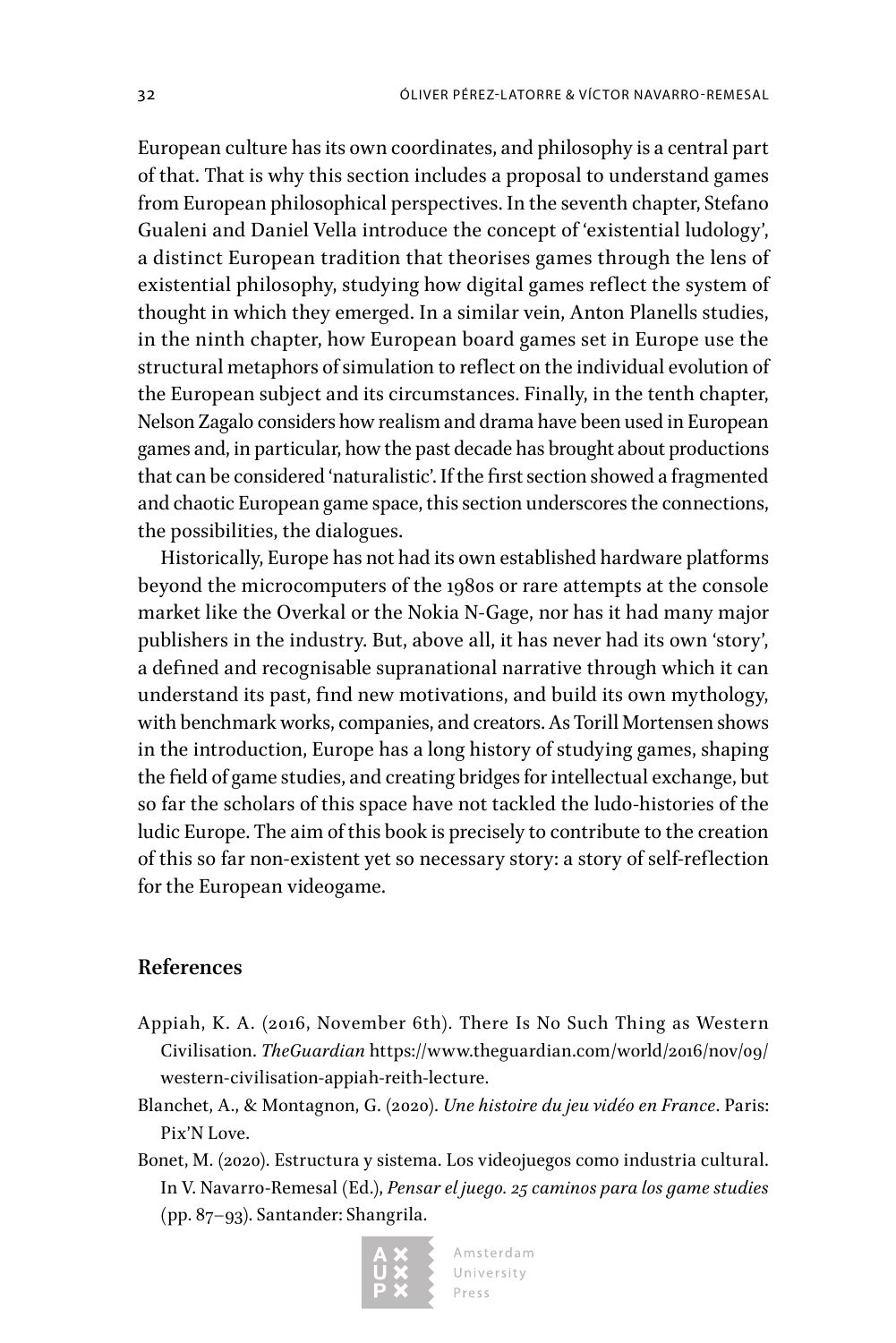- Bourdieu, P. (1992). *Les règles de l'art*. Paris: Éditions du Seuil.
- Caillois, R. (1968). *Les jeux et les hommes*. Paris: Gallimard.
- Cohen, S. (1984). Zap: The Rise and Fall of Atari. New York, NY: McGraw Hill.
- De Prato, G., Lindmark, S., & Zackariasson, P. (2012). The Evolving European Video Game Ecosystem. In P. Zackariasson & T. L. Wilson (Eds.), *The Video Game Industry. Formation, Present State, and Future* (pp. 221–243). London: Routledge.
- Donovan, T. (2010). *Replay: The History of Video Games*. Lewes: Yellow Ant.
- Egenfeldt-Nielsen, S., Heide-Smith, J., & Tosca, S. (2008). *Understanding Videogames*. New York, NY: Routledge.
- Esteve, J. (2012). *Ocho Quilates. Una historia de la edad de oro del software español (1983–1986)*. Barcelona: Star-T Magazine Books.
- Fedorov, A. (2015). Russia. In M. J. P. Wolf (Ed.), *Video Games Around the World*  (pp. 439–450). Cambridge, MA: MIT Press.
- Fernández-Vara, C., & Foddy, B. (2017). European Videogames of the 1980s. Special Issue of *Well Played*, *6*(2).
- Gandolfi, E. (2015). Italy. In M.J.P. Wolf (Ed.), *Video Games Around the World* (pp. 305–318). Cambridge, MA: MIT Press.
- Gorges, F., & Yamazaki, I. (2010). *The History of Nintendo: 1889–1980. From Playingcards to Game and Watch*. Paris: Pix'n Love.
- Graber, C. B. (2010). State Aid for Digital Games and Cultural Diversity: A Critical Reflection in the Light of EU and WTO Law. In C. B. Graber & M. Burri-Nenova (Eds.), *Governance of Digital Game Environments and Cultural Diversity*  (pp. 170–201). Cheltenham: Edward Elgar.
- Huizinga, J. (1972). *Homo Ludens. El elemento lúdico de la cultura*. Madrid: Alianza.
- Juul, J. (2019). *Handmade Pixels: Independent Video games and the Quest for Authenticity*. Cambridge, MA: MIT Press.
- Kohler, C. (2004). *Power-Up: How Japanese Videogames Gave the World an Extra Life*. Indianapolis: Brady Games.
- Kushner, D. (2004). *Masters of Doom: How Two Guys Created an Empire and Transformed Pop Culture*. New York, NY: Random House.
- Lange, A., & Liebe, M. (2015). Germany. In M. J. P. Wolf (Ed.), *Video Games Around the World* (pp. 193–208). Cambridge, MA: MIT Press.
- Laramée, F. D. (Ed.) (2005). *Secrets of the Game Business*. Hingham: Charles Rivers Media.
- Larrue, P., Lazonick, W., & O'Sullivan, M. (2005). The European Challenge in Videogame Software: The 'French Touch' and the 'Britsoft Paradox'. In F.D. Laramée (Ed.), *Secrets of the Game Business* (pp. 65–76). Hingham: Charles Rivers Media.
- Mailland, J., & Driscoll, K. (2017). *Minitel. Welcome to the Internet*. Cambridge, MA: MIT Press.

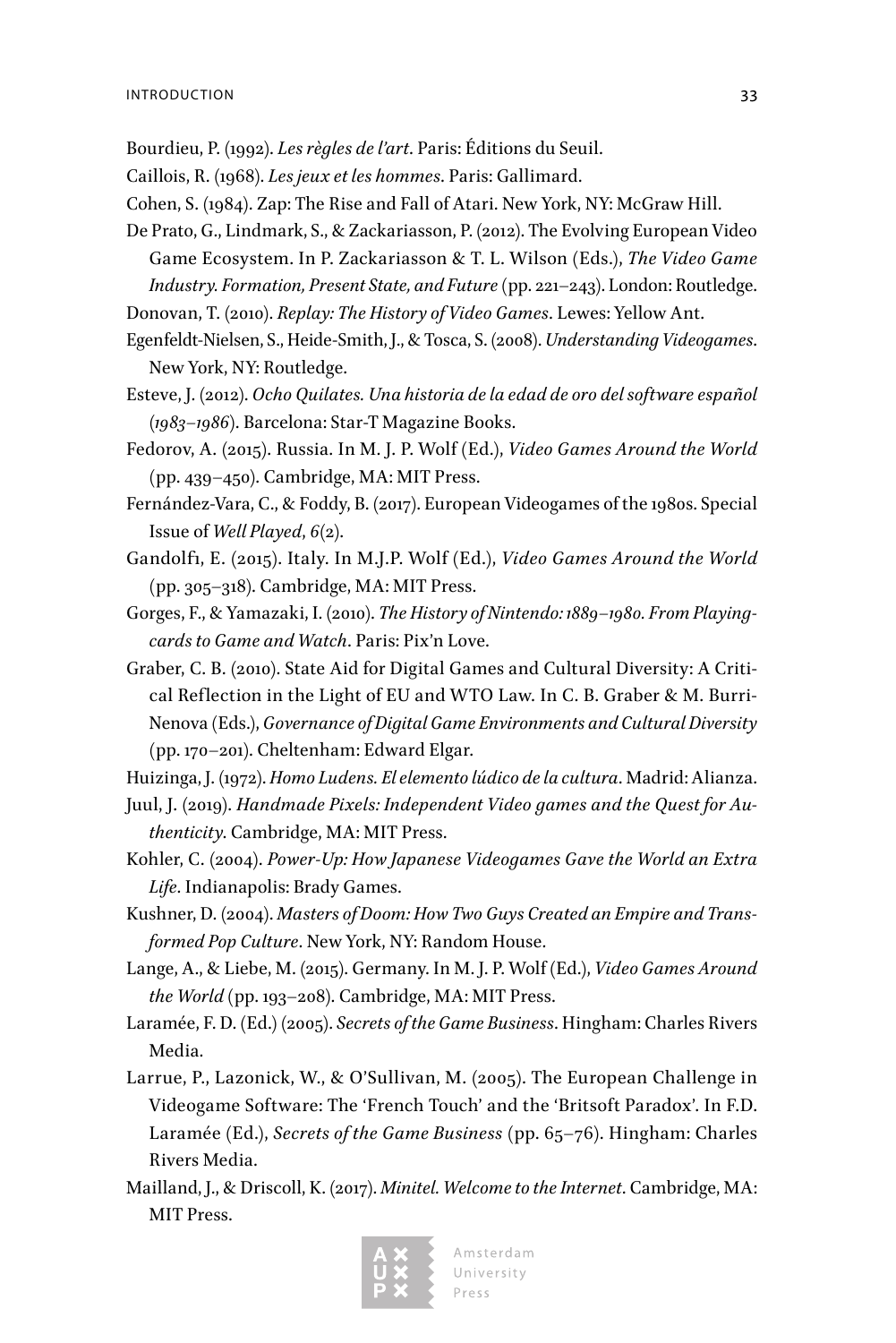- Malliet, S., & De Meyer, G. (2005). The History of the Video Game. In J. Raessens & J. Goldstein (Eds.), *Handbook of Computer Game Studies* (pp. 23-45). Cambridge, MA and London: MIT Press
- Mäyrä, F. (2015). Finland. In M. J. P. Wolf (Ed.), *Video Games Around the World*  (pp. 159–173). Cambridge, MA: MIT Press.
- Miège, B., Pajon, P., & Saläun, J. M. (1986). *L'industrialization de l'audiovisuel. Des programmes pour les noveaux medias*. Paris: Aubier.
- Pérez-Latorre, Ó. (2013). The European Video Game. An Introduction to its History and Creative Traits. *European Journal of Communication*, *28*(2), 136–151. [https://](https://doi.org/10.1177/0267323113477365) [doi.org/10.1177/0267323113477365](https://doi.org/10.1177/0267323113477365)
- Pérez Rufi, J. P. (2015). *El modelo europeo de desarrollo de videojuegos*. Madrid: Síntesis.
- Raessens, J., & Goldstein, J. (Eds.) (2005). *Handbook of Computer Game Studies*. Cambridge, MA and London: MIT Press.
- Sheff, D. (1993). *Game Over: How Nintendo Zapped an American Industry, Captured your Dollars and Enslaved your Children*. New York, NY: Random House.
- 'SNES drunk' (2020, June 4). *SegaSonic the Hedgehog review [Arcade] ‒ SNESdrunk*. [Video]. YouTube. [https://www.youtube.com/watch?v=mr6M\\_4\\_CYbs](https://www.youtube.com/watch?v=mr6M_4_CYbs)
- Steiner, G. (2015). *The Idea of Europe*. London: Overlook Duckworth.
- Stewart, J., & Misuraca, G. (2013). *The Industry and Policy Context for Digital Games for Empowerment and Inclusion: Market Analysis, Future Prospects and Key Challenges in Videogames, Serious Games and Gamification* [report EUR 25910 EN]. JRC Scientific and Policy Reports, European Commission. [https://publications.](https://publications.jrc.ec.europa.eu/repository/handle/JRC77656) [jrc.ec.europa.eu/repository/handle/JRC77656](https://publications.jrc.ec.europa.eu/repository/handle/JRC77656)
- Švelch, J. (2018). *Gaming the Iron Curtain. How Teenagers and Amateurs in Communist Czechoslovakia Claimed the Medium of Computer Games*. Cambridge, MA: MIT Press.
- Vacek, P. (2015). Czech Republic. In M. J. P. Wolf (Ed.), *Video Games Around the World* (pp. 145–158). Cambridge, MA: MIT Press.
- Van Grinsven, C., & Raessens, J. (2015). Netherlands. In M. J. P. Wolf (Ed.), *Video Games Around the World* (pp. 359–376). Cambridge, MA: MIT Press.
- Wade, A. (2016). *Playback A Genealogy of 1980s British Videogames*. London: Bloomsbury.
- Wolf, M. J. P. (Ed.) (2008). *The Videogame Explosion: A History from Pong to PlayStation and Beyond*. Westport, CT and London: Greenwood Press.
- Wolf, M. J. P. (Ed.) (2015). *Video Games Around the World*. Cambridge, MA: MIT Press.
- Woods, S. (2012). *Eurogames: The Design, Culture and Play of Modern European Board Games*. Jefferson, NC: MacFarland.
- Zallo, R. (1988). *Economía de la comunicación y la cultura*. Madrid: Akal.